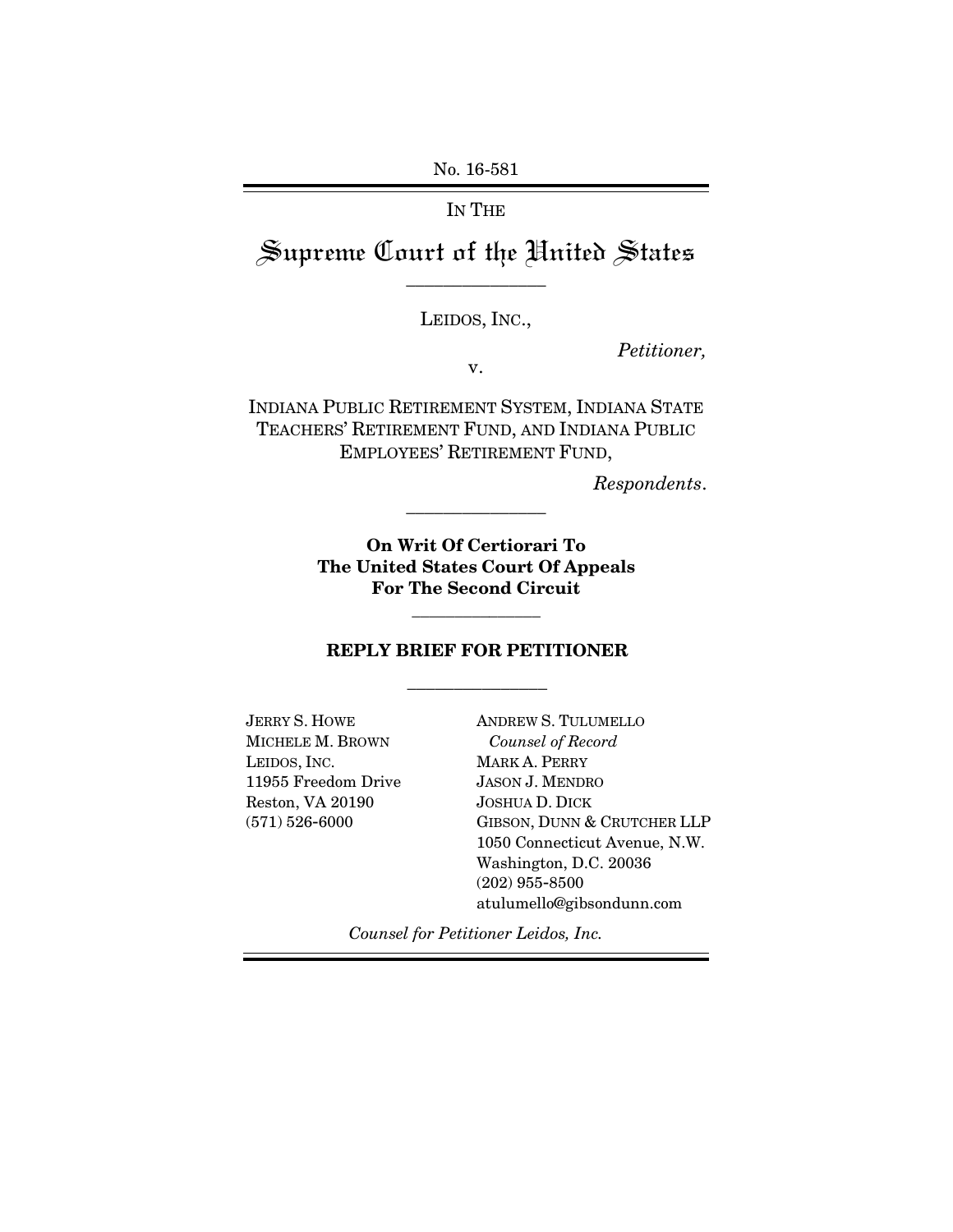### **RULE 29.6 STATEMENT**

The corporate disclosure statement included in the petition for a writ of certiorari remains accurate.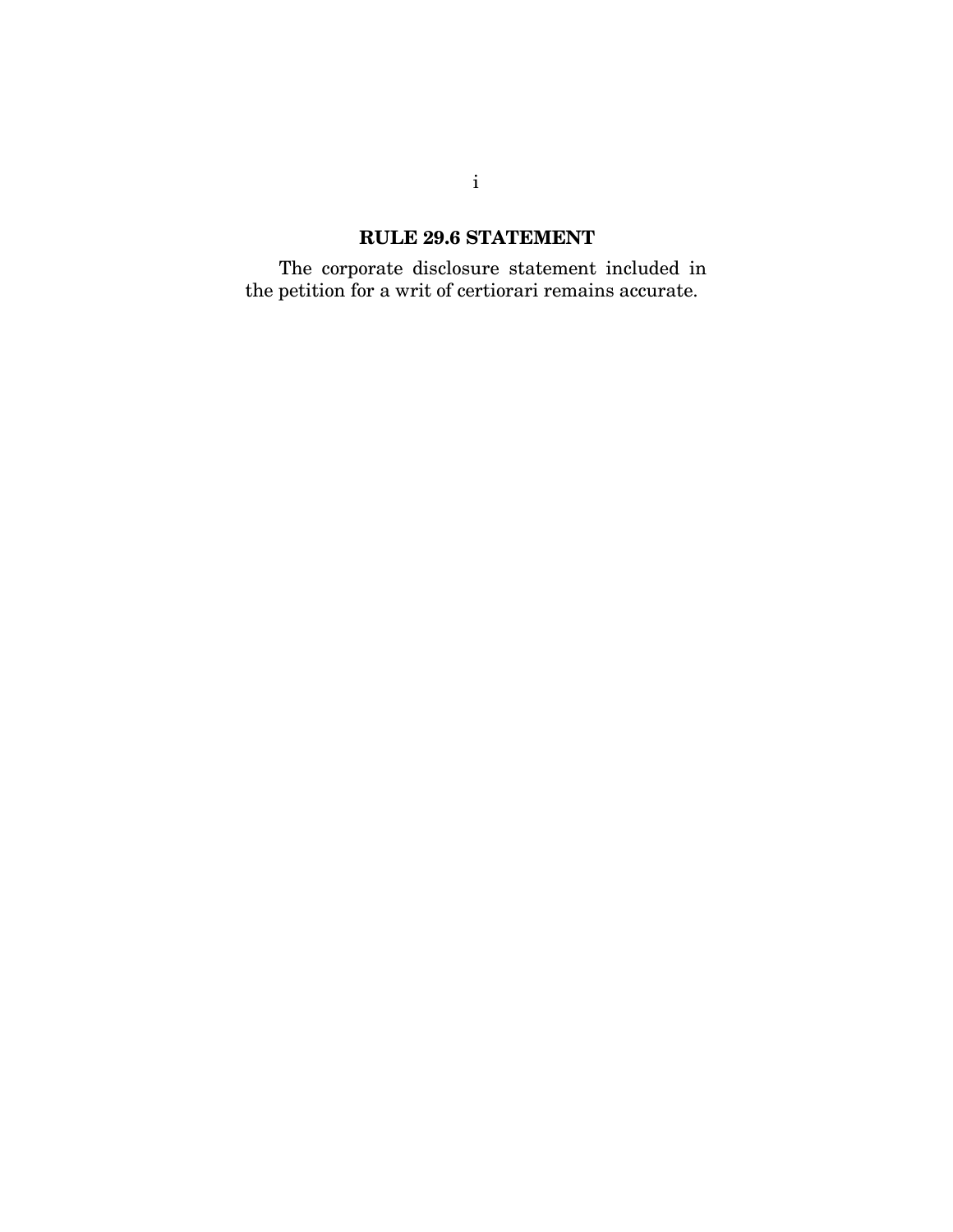## **TABLE OF CONTENTS**

| ×<br>٠ |
|--------|
|--------|

|    | REPLY BRIEF FOR PETITIONER  1                                                  |                                                                             |  |
|----|--------------------------------------------------------------------------------|-----------------------------------------------------------------------------|--|
| I. | <b>ITEM 303 DOES NOT CREATE A PRIVATELY</b><br>ENFORCEABLE DUTY TO DISCLOSE  2 |                                                                             |  |
|    |                                                                                | A. This Court Has Recognized Only Two<br>Privately Enforceable Duties-And   |  |
|    |                                                                                | B. The Second Circuit Erred In Creating A                                   |  |
|    |                                                                                | 1. Petitioner Did Not Owe A "Duty" To                                       |  |
|    |                                                                                | 2. Stoneridge Precludes Extending                                           |  |
|    |                                                                                | 3. Sandoval Precludes Private<br>Enforcement Of SEC Reporting               |  |
|    |                                                                                | C. Respondents' New Arguments Are<br>Waived And Meritless  11               |  |
|    |                                                                                | II. POLICY REASONS DO NOT SUPPORT<br>EXPANDING THE § 10(B) PRIVATE RIGHT 18 |  |
|    |                                                                                |                                                                             |  |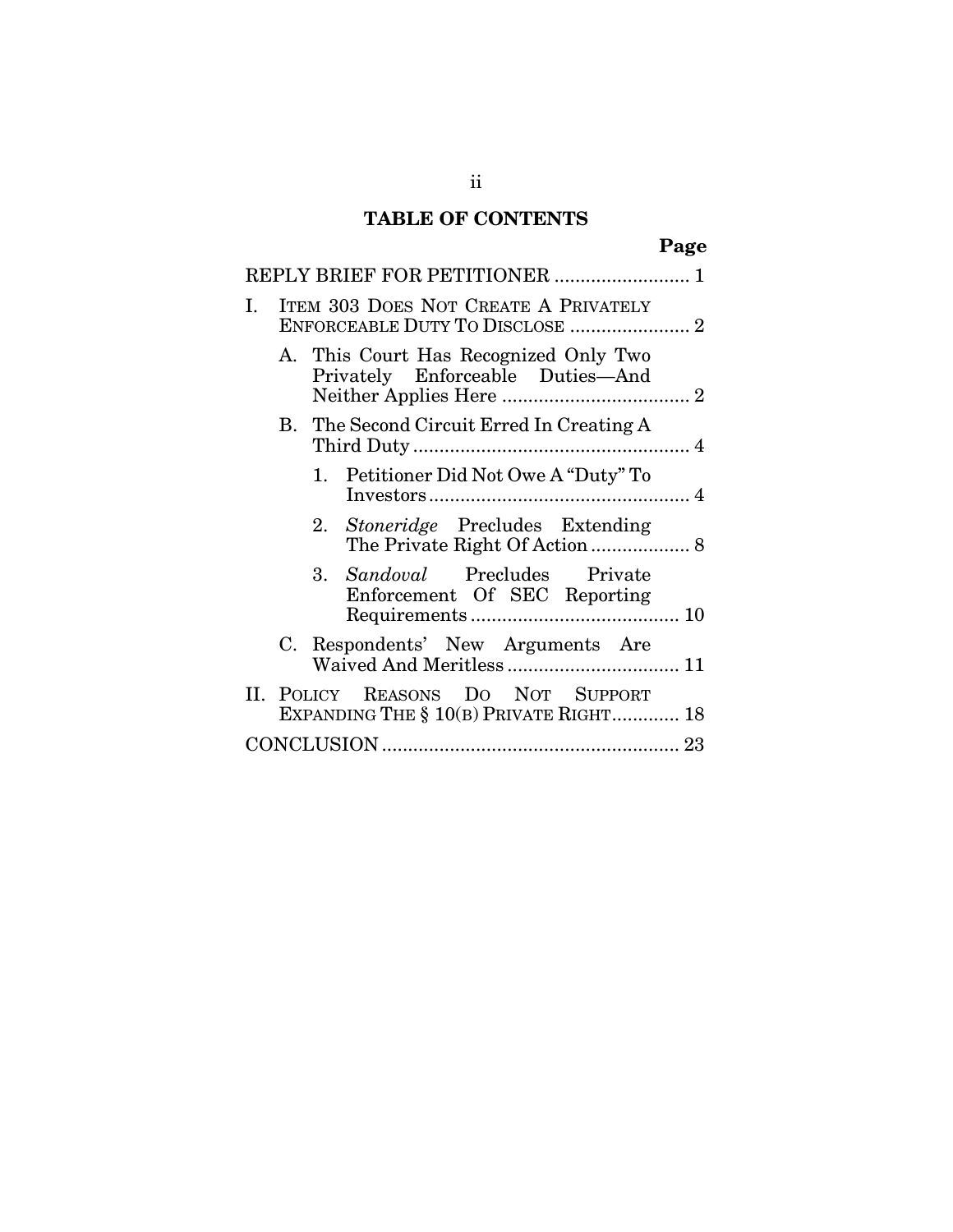## **TABLE OF AUTHORITIES**

**Page(s)**

## **Cases**

| In re 2007 Novastar Fin. Inc., Sec. Litig.,<br>579 F.3d 878 (8th Cir. 2009) 14 |
|--------------------------------------------------------------------------------|
| Alexander v. Sandoval,                                                         |
| In re Atossa Genetics Inc. Sec. Litig.,<br>868 F.3d 784 (9th Cir. 2017) 15     |
| Basic Inc. v. Levinson,                                                        |
| Cent. Bank of Denver, N.A. v.<br>First Interstate Bank of Denver, N.A.,        |
| Chiarella v. United States,                                                    |
| Dirks v. SEC,                                                                  |
| Ernst & Ernst v. Hochfelder,                                                   |
| Goodyear Dunlop Tires Operations, S.A. v.<br>Brown,                            |
| Janus Capital Grp., Inc. v.<br><b>First Derivative Traders,</b>                |

iii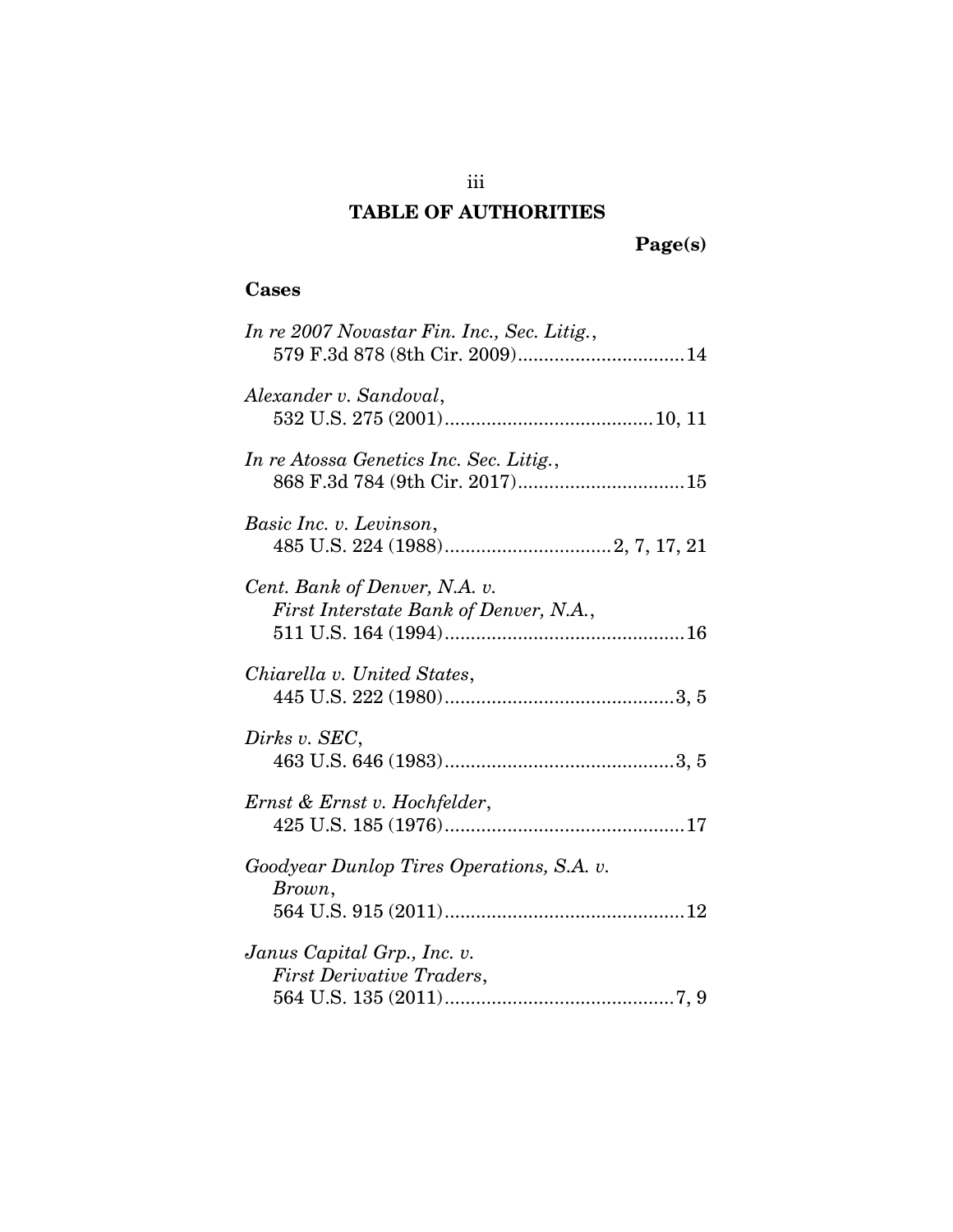## **TABLE OF AUTHORITIES** (continued)

|                                                                          | Page(s) |
|--------------------------------------------------------------------------|---------|
| Jones v. Harris Assocs.,                                                 |         |
| Kokesh v. SEC,                                                           |         |
| In re Lions Gate Entm't Corp. Sec. Litig.,                               |         |
| Matrixx Initiatives, Inc. v. Siracusano,                                 |         |
| Omnicare, Inc. v. Laborers Dist. Council<br>Constr. Indus. Pension Fund, |         |
| Oran v. Stafford,                                                        |         |
| Salman v. United States,                                                 |         |
| SEC v. Zandford,                                                         |         |
| Stoneridge Inv. Partners, LLC v.<br>Sci.-Atlanta, Inc.,                  |         |
| Stratte-McClure v. Morgan Stanley,                                       |         |

iv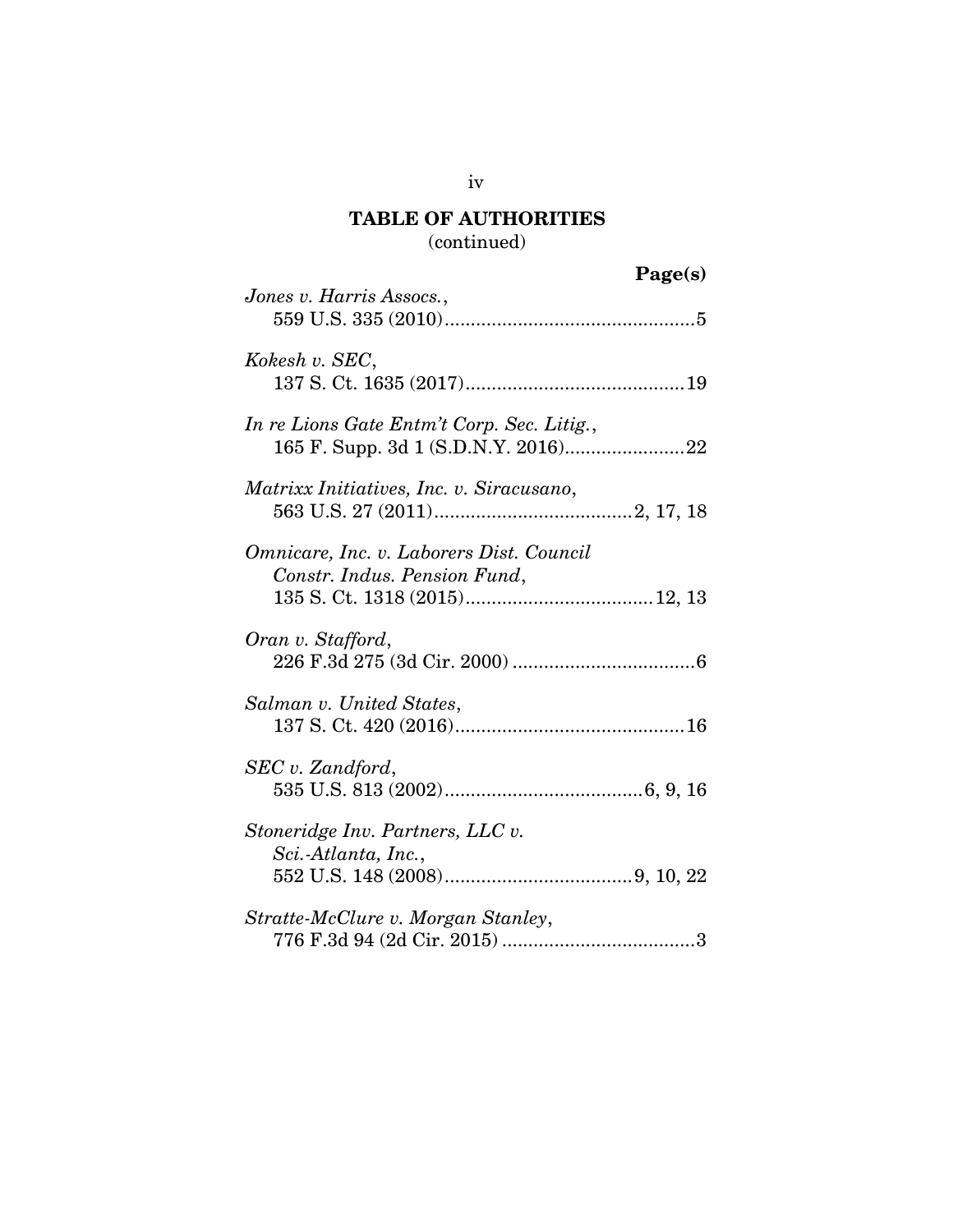## **TABLE OF AUTHORITIES** (continued)

## **Page(s)**

| Page(s)                                                                                |
|----------------------------------------------------------------------------------------|
| Tellabs, Inc. v. Makor Issues & Rights, Ltd.,                                          |
| United States v. O'Hagan,                                                              |
| Universal Health Servs., Inc. v.<br>United States ex rel. Escobar,                     |
| Wharf (Holdings) Ltd. v.<br>United Int'l Holdings, Inc.,                               |
| WPP Lux. Gamma Three Sarl v.<br>Spot Runner, Inc.,<br>655 F.3d 1039 (9th Cir. 2011) 16 |
| Ziglar v. Abbasi,                                                                      |
| <b>Statutes</b>                                                                        |
|                                                                                        |
|                                                                                        |
|                                                                                        |
|                                                                                        |
|                                                                                        |
|                                                                                        |

v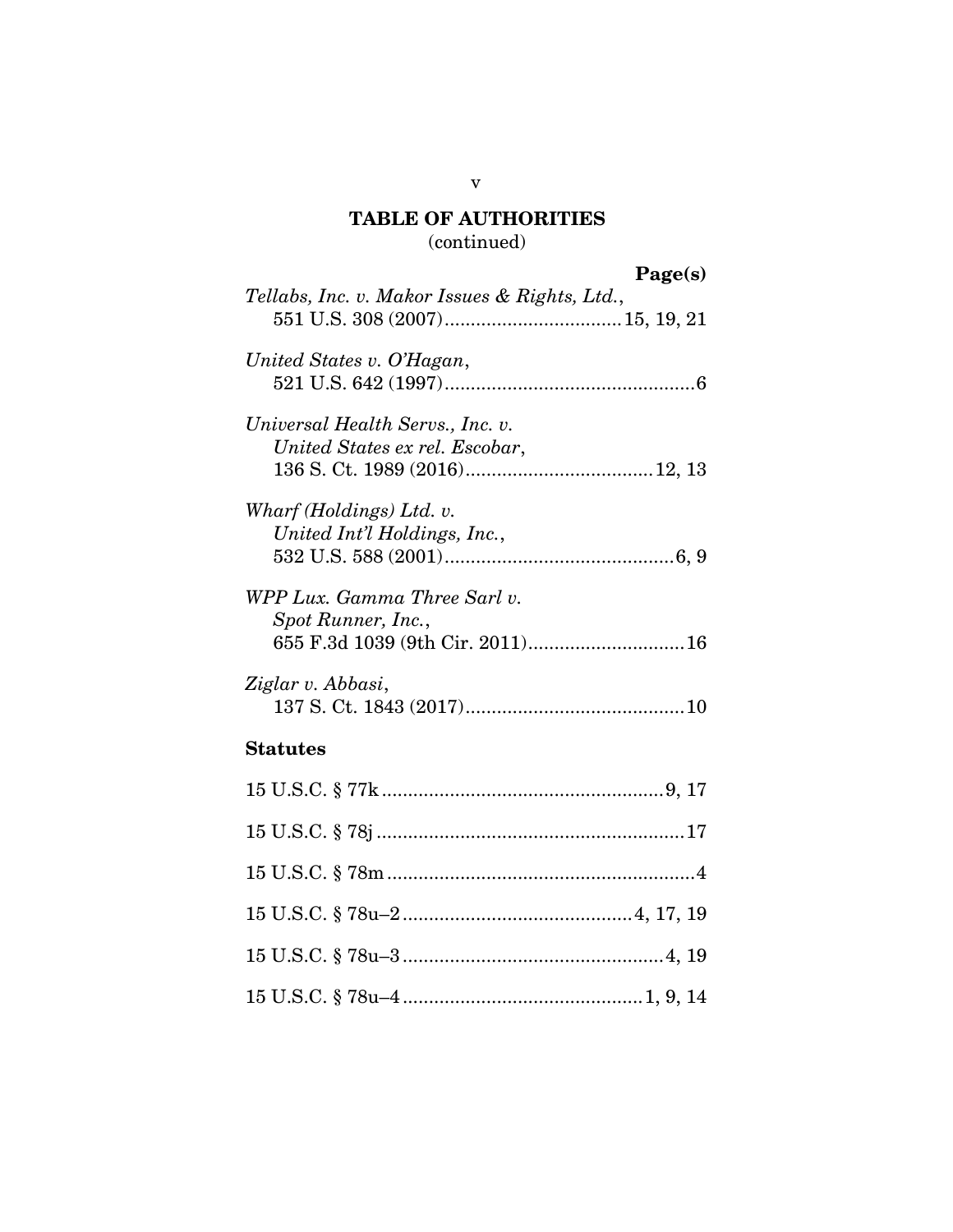# **TABLE OF AUTHORITIES**

## (continued)

| Page(s) |
|---------|
|         |
|         |
|         |
|         |

## **Regulations**

|--|--|--|--|--|--|

### **Other Authorities**

*Black's Law Dictionary* (10th ed. 2014).....................[.5](#page-12-4) Concept Release on Management's Discussion and Analysis of Financial Condition and Operations, 52 Fed. Reg. 13,715 (Apr. 24, 1987) ...................[.20](#page-27-0) Linda L. Griggs, John J. Huber & Christian J. Mixter, *When Rules Collide—*Leidos*, the Supreme Court, and the Risk to the MD&A*,

49 Sec. Reg. & L. Rep. (BNA) 1511 (2017)...[.18,](#page-25-1) [21](#page-28-2)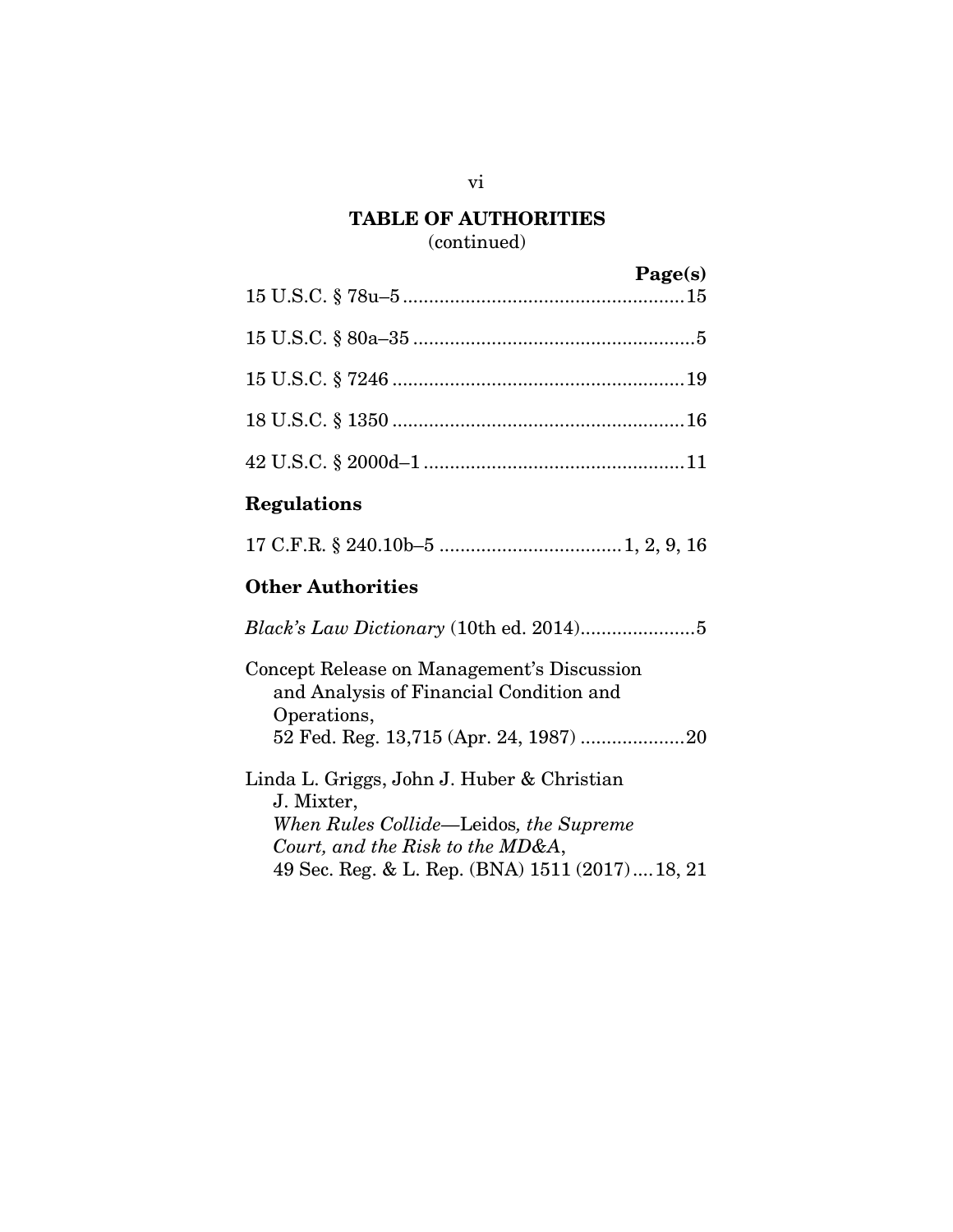# **TABLE OF AUTHORITIES**

(continued)

# **Page(s)**

| Joseph A. Grundfest,                             |
|--------------------------------------------------|
| Ask Me No Questions and I Will Tell You          |
| No Lies (Rock Ctr. for Corp. Governance,         |
| Working Paper No. 229, 2017),                    |
|                                                  |
| https://papers.ssrn.com/sol3/papers.cfm?         |
|                                                  |
| Kevin LaCroix,                                   |
| What to Watch Now in the World of $D&O$ ,        |
|                                                  |
| The D&O Diary (Sept. 4, 2017),                   |
|                                                  |
|                                                  |
| Laura Numeroff,                                  |
| If You Give a Cat a Cupcake (2008) 18            |
| SEC Br. as Amicus Curiae,                        |
|                                                  |
| Basic Inc. v. Levinson,                          |
|                                                  |
| Stephen M. Shapiro et al.,                       |
|                                                  |
| <i>Supreme Court Practice</i> (10th ed. 2013) 12 |
| <i>In re SIG Specialists, Inc.,</i>              |
|                                                  |
| Exchange Act Release No. 34-51867,               |
|                                                  |
|                                                  |
|                                                  |

## vii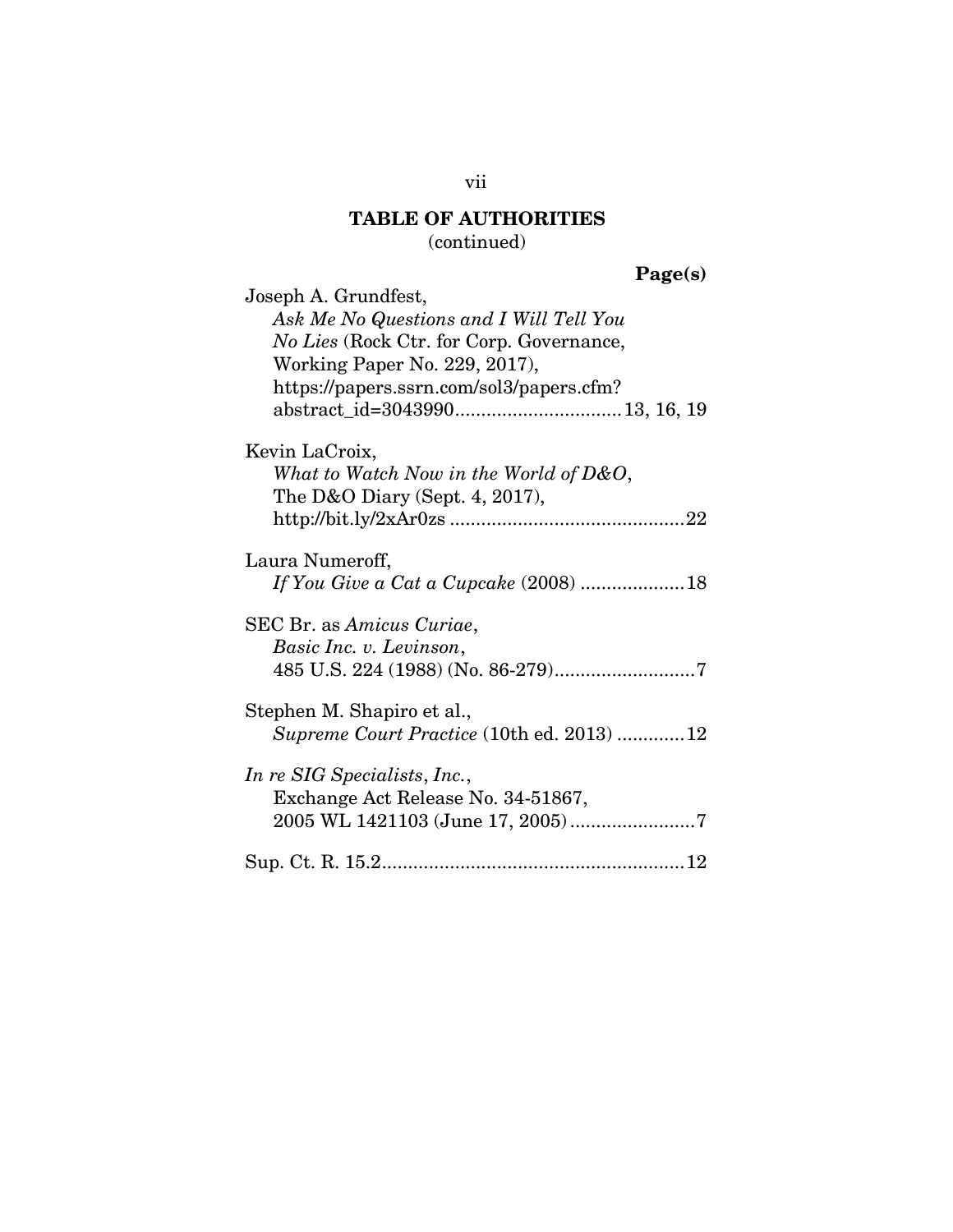#### **REPLY BRIEF FOR PETITIONER**

The Second Circuit held that "Item 303 imposes an '*affirmative duty to disclose*'" that is actionable in a private § 10(b) lawsuit. Pet. App. 16a n.7 (emphasis added). To resolve a circuit conflict, this Court granted certiorari to decide whether "Item 303 … creates *a duty to disclose* that is actionable under Section 10(b)." Pet. i. (emphasis added); *see also* Pet. Br. i. Respondents devote but a *single page* to that question (at 32) because it can only be answered in the negative.

Indeed, Respondents' brief confirms that, prior to the PSLRA, *no court* had *ever* imposed private § 10(b) liability against an issuer for allegedly omitting information required to be disclosed by Item 303; and other than the Second Circuit, *no* court of appeals has *ever* allowed an action like this one to proceed past the pleading stage. Respondents are asking this Court to adopt a novel and unprecedented theory of securitiesfraud liability. That, however, is the role of Congress, not the Judiciary.

<span id="page-8-1"></span><span id="page-8-0"></span>Respondents devote most of their brief to arguing, instead, that omitting information required to be disclosed by a Commission regulation would mislead a reasonable investor and is thus "deceptive"—a word that appears 50 times in their merits brief but not once in their brief in opposition. This argument, which was not the basis of the decision below, ignores the plain text of Rule 10b–5(b) and the PSLRA, which specify that omissions are actionable only if they render affirmative "statements made" misleading. 15 U.S.C. § 78u–4(b)(1); 17 C.F.R. § 240.10b–5(b). Recognizing as much, Respondents dedicate the balance of their brief to arguing that this case does not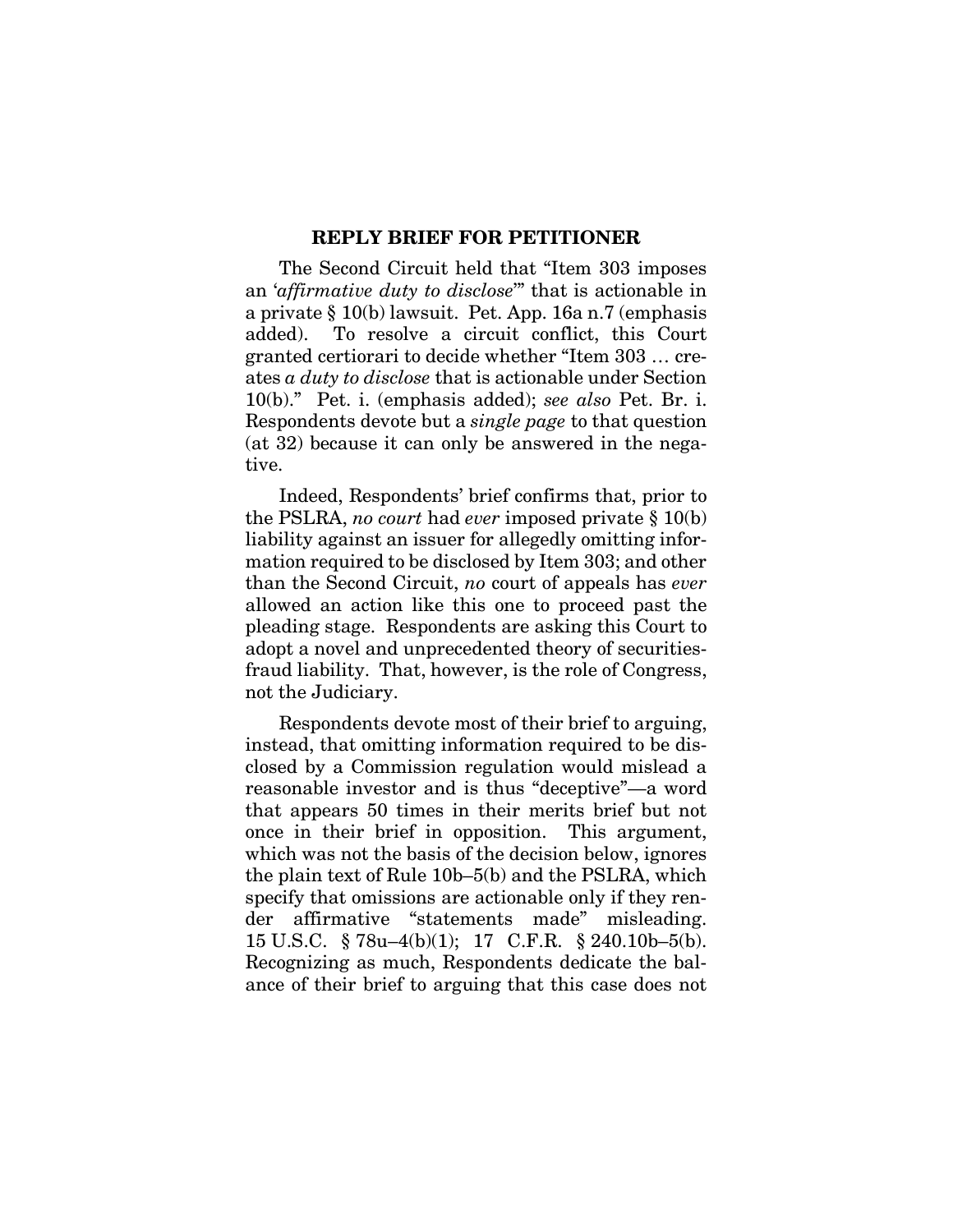involve the pure-omission theory of liability that this Court agreed to review, but rather is an ordinary "half-truth" case. But they waived that argument by not pleading it in their complaint, presenting it to the courts below, or raising it in their brief in opposition.

The decision below should be reversed.

### **I. ITEM 303 DOES NOT CREATE A PRIVATELY ENFORCEABLE DUTY TO DISCLOSE.**

The Question Presented is whether Item 303 creates a disclosure duty that is enforceable in a private § 10(b) action. The answer to *that* question is clearly no.

### <span id="page-9-0"></span>**A. THIS COURT HAS RECOGNIZED ONLY TWO PRIVATELY ENFORCEABLE DUTIES—AND NEITHER APPLIES HERE.**

Respondents (at 35-37) and the government (at 8) acknowledge that "[s]ilence, absent a duty to disclose" is not actionable under Rule 10b–5. *Basic Inc. v. Levinson*, 485 U.S. 224, 239, n.17 (1988). This Court has recognized *only* two privately enforceable duties to disclose.

<span id="page-9-2"></span><span id="page-9-1"></span>1. The first actionable duty this Court has recognized is the "duty not to mislead" by speaking a halftruth. *Basic*, 485 U.S. at 240 n.18; *see also Matrixx Initiatives, Inc. v. Siracusano*, 563 U.S. 27, 44 (2011). That duty reflects the common-law rule—as implemented by the Commission in Rule 10b–5(b)—that, when an issuer speaks, it must speak truthfully and include all "material fact[s] necessary in order to make the statements made … not misleading." 17 C.F.R. § 240.10b–5(b); *see* Pet. Br. 21-22. This duty thus applies "only when" an issuer makes an affirmative statement. *Matrixx*, 563 U.S. at 44; *see also* Pet. Br. 22. In other words, pure omissions—the absence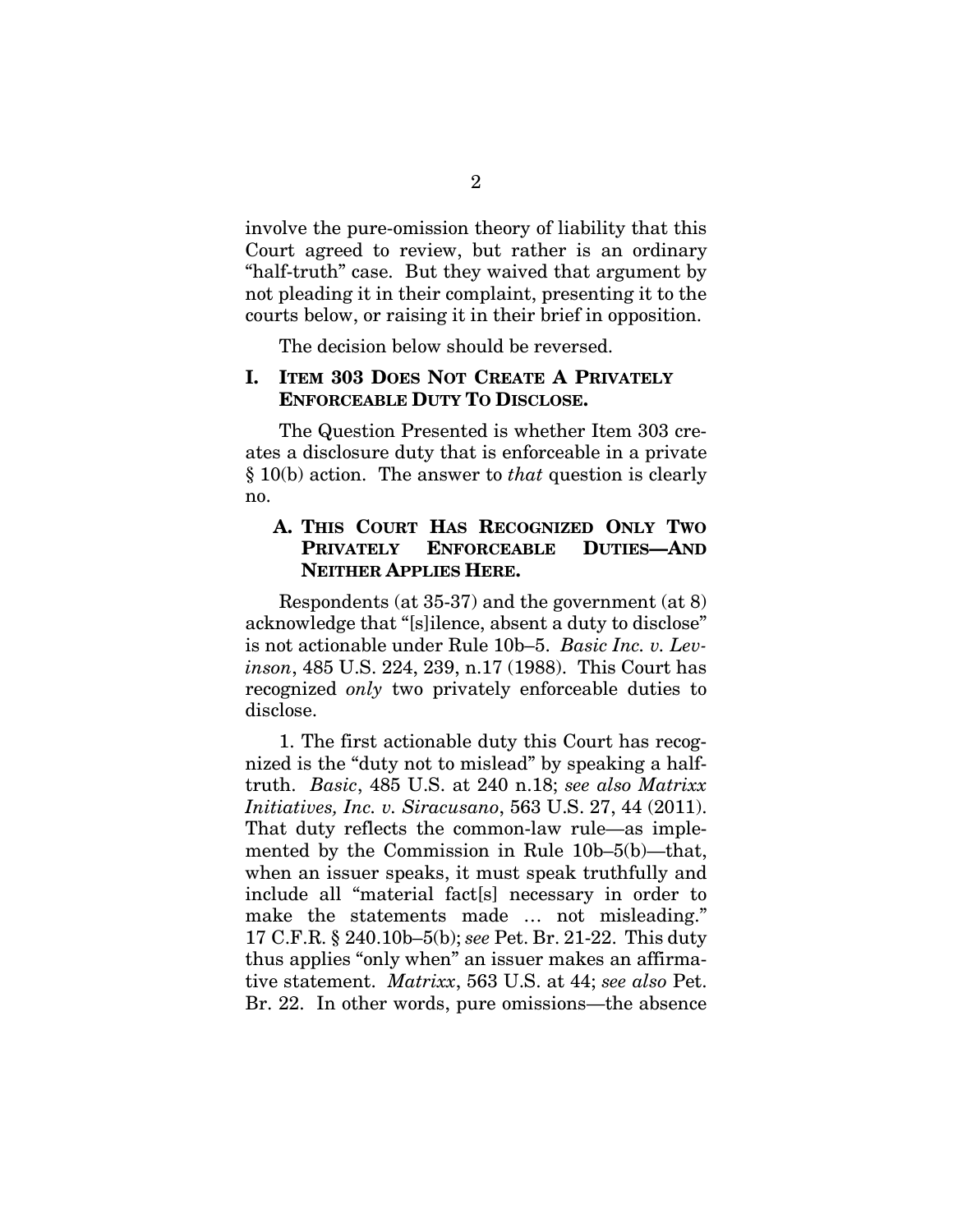of information *not* necessary to make any affirmative statement not misleading—are not actionable under Rule 10b–5(b).

<span id="page-10-2"></span>Petitioner made no statement about the CityTime investigation in its March 2011 10-K. The Second Circuit unequivocally held that the relevant disclosure duty arose from a "failure to comply with Item 303," Pet. App. 16a n.7 (quoting *Stratte-McClure v. Morgan Stanley*, 776 F.3d 94, 101 (2d Cir. 2015))—*not* because the 10-K contained a "statement that would otherwise be 'inaccurate, incomplete, or misleading,'" *Stratte-McClure*, 776 F.3d at 101 (citation omitted). And this Court agreed to decide whether Item 303 provides an actionable duty *even if* "disclosure[] [is] not necessary to make affirmative statements not misleading." Pet. i. This is not, and never has been, a half-truth case.

<span id="page-10-0"></span>2. The only other actionable duty this Court has recognized under the securities laws involves a fiduciary-type duty to disclose material information in connection with a transaction. *See Chiarella v. United States*, 445 U.S. 222, 230 (1980). This second duty can be invoked in a pure-omission case, but it arises from "a relationship of trust and confidence," *ibid.*, and "'attaches *only when* a party has legal obligations other than a mere duty to comply with the general antifraud proscriptions in the federal securities laws,'" *Dirks v. SEC*, 463 U.S. 646, 657 (1983) (emphasis added) (citation omitted).

<span id="page-10-1"></span>Petitioner owed no fiduciary-type duty to disclose the CityTime investigation to its shareholders. The Second Circuit did not even mention the *Chiarella-Dirks* line of cases in ruling that Petitioner could be liable for a pure omission. And barring an express statutory directive, corporations undisputedly do not owe a fiduciary duty to their shareholders. *See* Pet.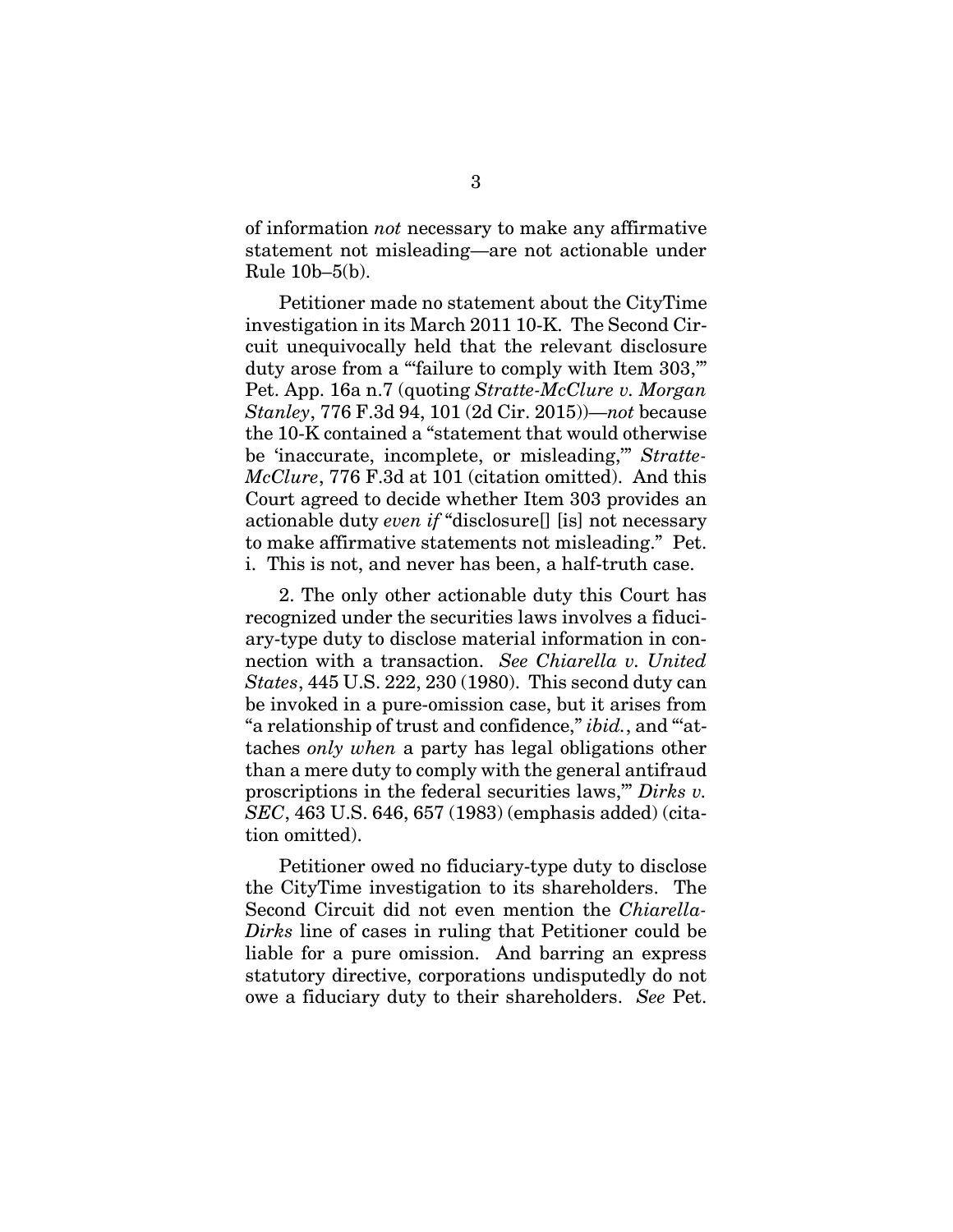Br. 27-28. This is not, and never has been, a fiduciarytype duty case.

### **B. THE SECOND CIRCUIT ERRED IN CREATING A THIRD DUTY.**

The Second Circuit did not rely on either duty previously recognized by this Court; it held, instead, that Item 303 itself imposes an "'affirmative duty to disclose" that is actionable in a private  $\S 10(b)$  claim. Pet. App. 16a n.7 (citation omitted). Respondents' vanishingly brief defense of that decision rests on the proposition that there is no reason that this Court should not recognize a *new* "duty" arising from Commission reporting requirements. Resp. Br. 31-32; *see also* U.S. Br. 16-17; Professors Br. 9-10. That argument is wrong on many levels.

### <span id="page-11-0"></span>**1. PETITIONER DID NOT OWE A "DUTY" TO INVESTORS.**

Item 303 does not create a privately enforceable duty because the disclosure *requirements* imposed by Item 303 are not *duties* owed to, and enforceable by, investors.

<span id="page-11-2"></span><span id="page-11-1"></span>a. Congress has expressly authorized the Commission to create *and enforce* reporting requirements under § 13(a) of the Exchange Act. *See* 15 U.S.C. §§ 78m(a), 78u–2(a)(2), 78u–3(a). Regulation S-K and Item 303 were adopted under § 13(a), and private investors undisputedly cannot enforce them. Pet. Br. 37. Accordingly, although issuers must comply with these reporting requirements, they are not "duties" that run to investors.

The government asserts (at 17) that a regulation mandating disclosure "creates a 'duty' to disclose as that term is commonly understood." But as the gov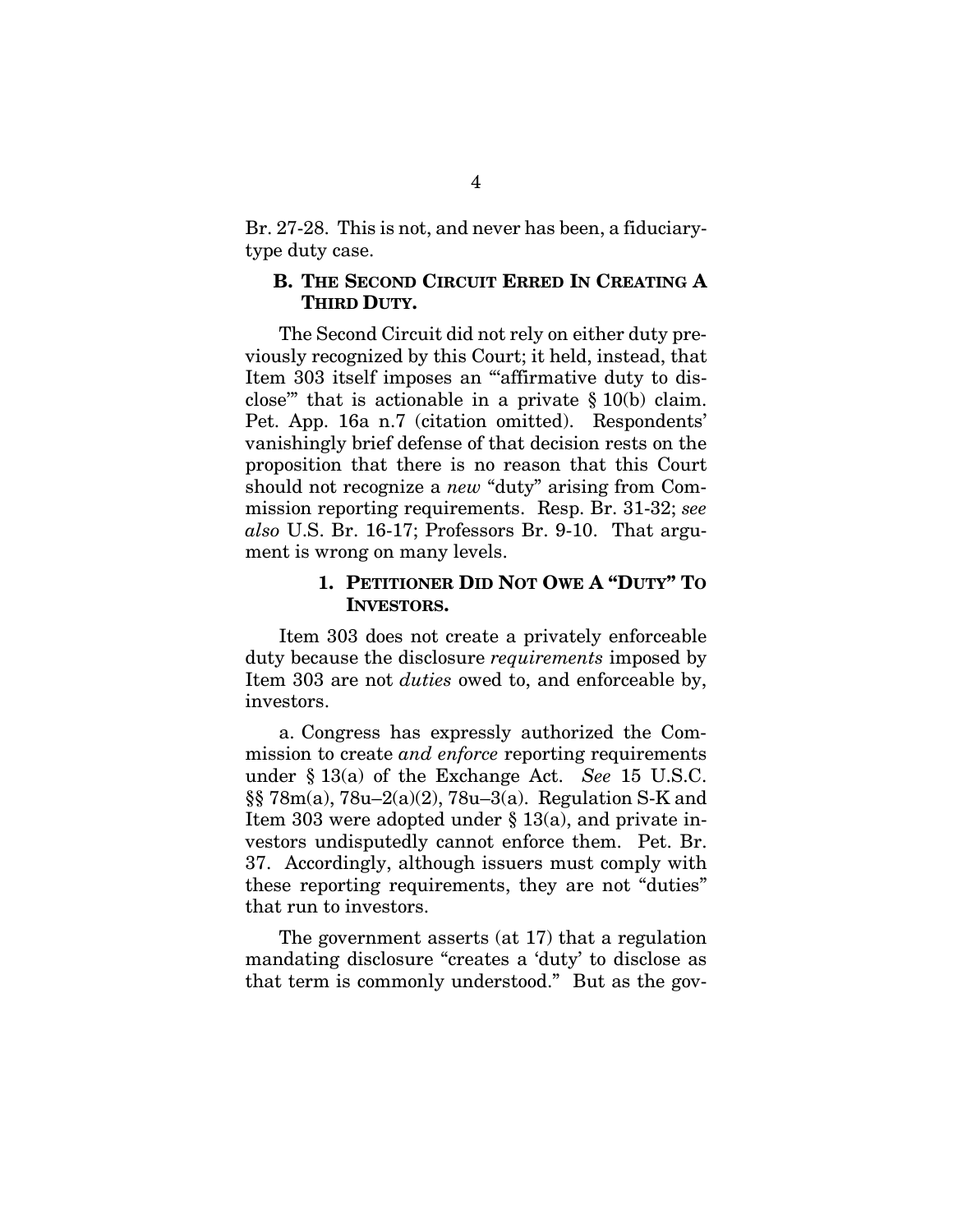<span id="page-12-4"></span><span id="page-12-1"></span><span id="page-12-0"></span>ernment concedes (at 17), a "duty" is a "legal obligation that is *owed or due to another*." *Black's Law Dictionary* 615 (10th ed. 2014) (emphasis added). That a duty is owed to a specific individual is precisely why this Court in *Chiarella* required "a relationship of trust and confidence between parties to a transaction," 445 U.S. at 230, and why this Court in *Dirks*  held that such a duty ""attaches only when a party has legal obligations *other than* a mere duty to comply with the general antifraud proscriptions in the federal securities laws,'" 463 U.S. at 657 (emphasis added) (citation omitted). Commission disclosure requirements do not create for issuers any legal obligations running directly to (and enforceable by) investors.

<span id="page-12-2"></span>Corporate duties generally are defined by state law, and under the laws of most states, a corporation owes no fiduciary duties to its shareholders. *See* Pet. Br. 39 n.5. Congress presumably has the power to override state law and create such duties—if it does so clearly and expressly. *See*, *e.g.*, *Jones v. Harris Assocs.*, 559 U.S. 335, 340-41 (2010) (discussing 15 U.S.C. § 80a–35(b)). Yet, it undisputedly has not done so in either the Securities Act or the Exchange Act; nor has it authorized the Commission to do so. *See* Pet. Br. 39 n.5.

<span id="page-12-3"></span>What Respondents urge, in short, is that this Court cut from whole cloth a new duty owed to "all participants in market transactions." *Chiarella*, 445 U.S. at 233. But such a "broad duty" would "depart[] radically from the established doctrine that duty arises from a specific relationship between two parties" and "should not be undertaken absent some explicit evidence of congressional intent." *Ibid.* Respondents offer no response to this point; in fact, they do not even cite *Chiarella* or *Dirks*.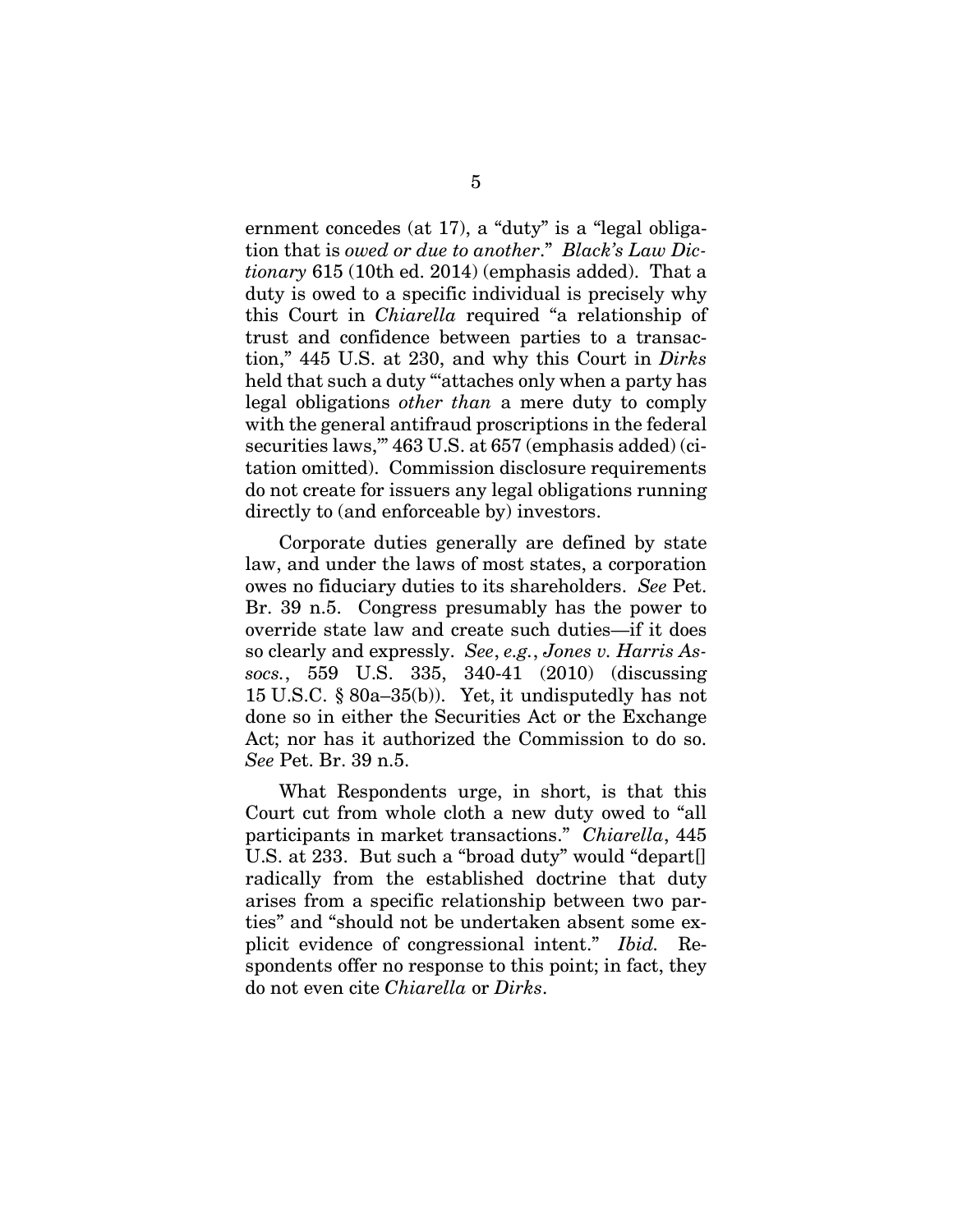<span id="page-13-4"></span><span id="page-13-2"></span>b. None of Respondents' authorities supports treating regulatory "requirements" as imposing privately actionable "duties." This Court's "duty" precedents did not involve mere failure to comply with reporting regulations. *See SEC v. Zandford*, 535 U.S. 813, 823 (2002) (broker "ha[d] a fiduciary duty to her clients"); *Wharf (Holdings) Ltd. v. United Int'l Holdings, Inc.*, 532 U.S. 588, 596 (2001) ("'a promise made without [an intention to perform] is fraudulent" (citation omitted)); *United States v. O'Hagan*, 521 U.S. 642, 652 (1997) ("duty of loyalty and confidentiality" owed to a principal). In fact, the Court has characterized all three cases as involving "a fraudulent scheme in which the securities transactions and *breaches of fiduciary duty* coincide." *Zandford*, 535 U.S. at 825 (emphasis added).

<span id="page-13-3"></span><span id="page-13-1"></span>Respondents (at 38-39) misread then-Judge Alito's decision in *Oran v. Stafford*, 226 F.3d 275 (3d Cir. 2000), for the proposition that Item 303 can provide an actionable disclosure duty so long as the omitted information satisfies *Basic*'s materiality standard. In fact, *Oran* expressly "reject[ed] plaintiffs' claim that … Item 303(a) imposed an affirmative duty of disclosure … that could give rise to a claim under Rule 10b–5." *Id.* at 286 n.6. As *Oran* explained, Item 303 may obligate issuers to speak in certain circumstances, but private investors cannot sue under Rule 10b–5 to enforce that obligation. *See id.* at 287-88; *see also id.* at 288 ("'Such a duty to disclose must be separately shown'" (citation omitted)).

<span id="page-13-0"></span>The only "authority" Respondents (at 36) and the government (at 23) cite for the proposition that Commission regulations create an actionable duty is the Commission's *brief*, as *amicus curiae*, in *Basic*. Yet that brief argued only that "regulations promulgated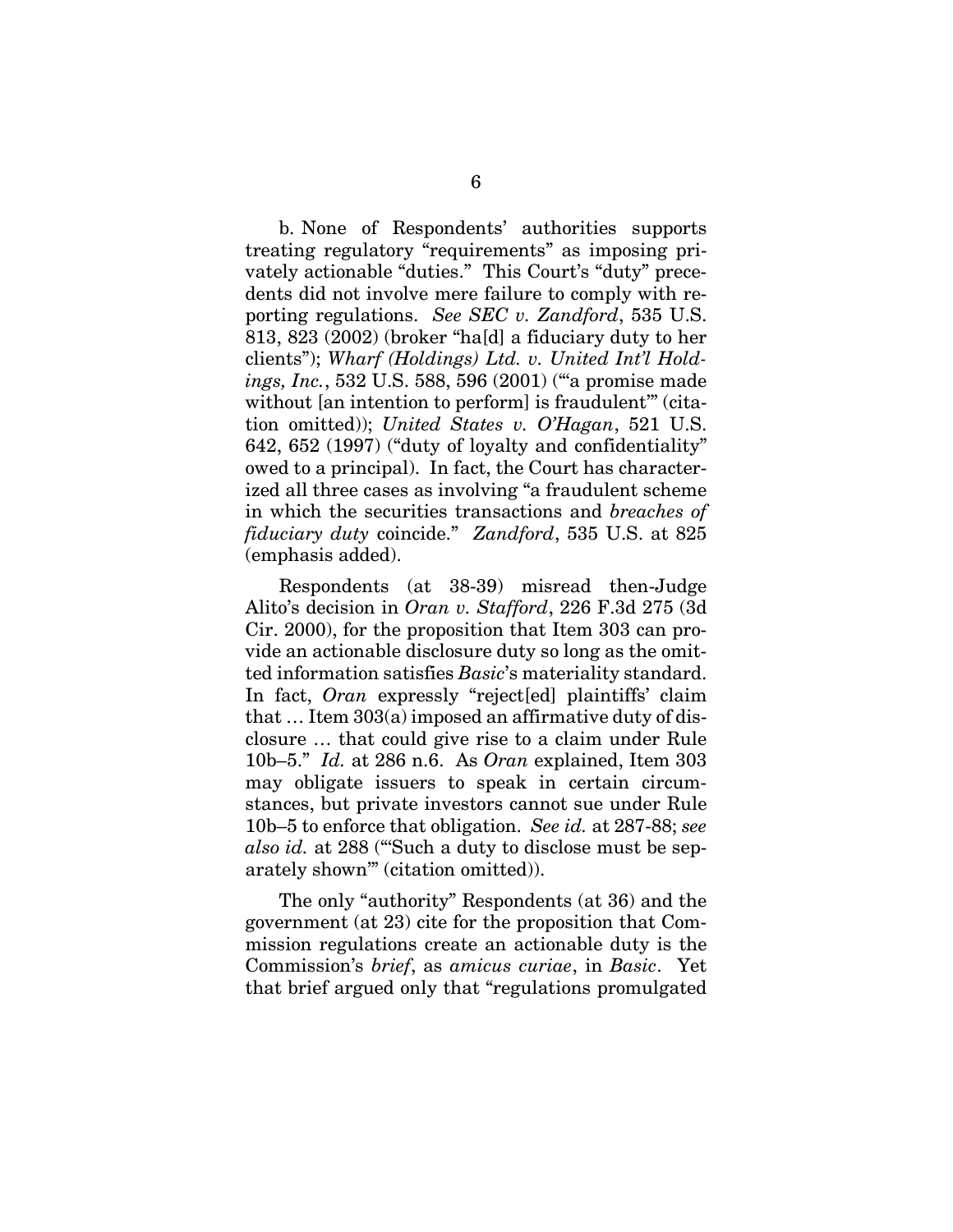by the Commission require disclosure," and nowhere suggested that Commission regulations create *privately enforceable duties*. SEC Br. as *Amicus Curiae* at 7, *Basic*, 485 U.S. 224 (No. 86-279). Moreover, *Basic* certainly did not hold that regulations can create such duties. Indeed, no court has ever cited *Basic* for the proposition that Commission regulations create privately enforceable duties. If the Commission actually thinks it has the authority to create new duties, it can and should proceed through notice-andcomment rulemaking subject to APA review, rather than misquoting snippets of antiquated *amicus* briefs.

c. Respondents' *amici* also rely on Commission enforcement orders and state common law as purported authorities for creating a new duty. That reliance is misplaced.

<span id="page-14-0"></span>The government (at 22-23) and Professors (at 11- 12) cite settlement orders in which the Commission invoked § 10(b) in enforcement proceedings involving alleged non-compliance with Item 303. No deference is due the Commission's position, however, because the Commission was not interpreting ambiguous language in § 10(b) or Rule 10b–5, *Janus Capital Grp., Inc. v. First Derivative Traders*, 564 U.S. 135, 145 n.8 (2011), and those settlement orders have only "limited precedential value" even for the Commission, *In re SIG Specialists*, *Inc.*, Exchange Act Release No. 34- 51867, 2005 WL 1421103, at \*7 n.36 (June 17, 2005). Indeed, this Court has "previously expressed skepticism over the degree to which the SEC should receive deference regarding the private right of action" and has repeatedly "disagreed with the SEC's broad view of § 10(b) or Rule 10b–5." *Janus*, 564 U.S. at 145 n.8 (collecting authorities). Such skepticism is particu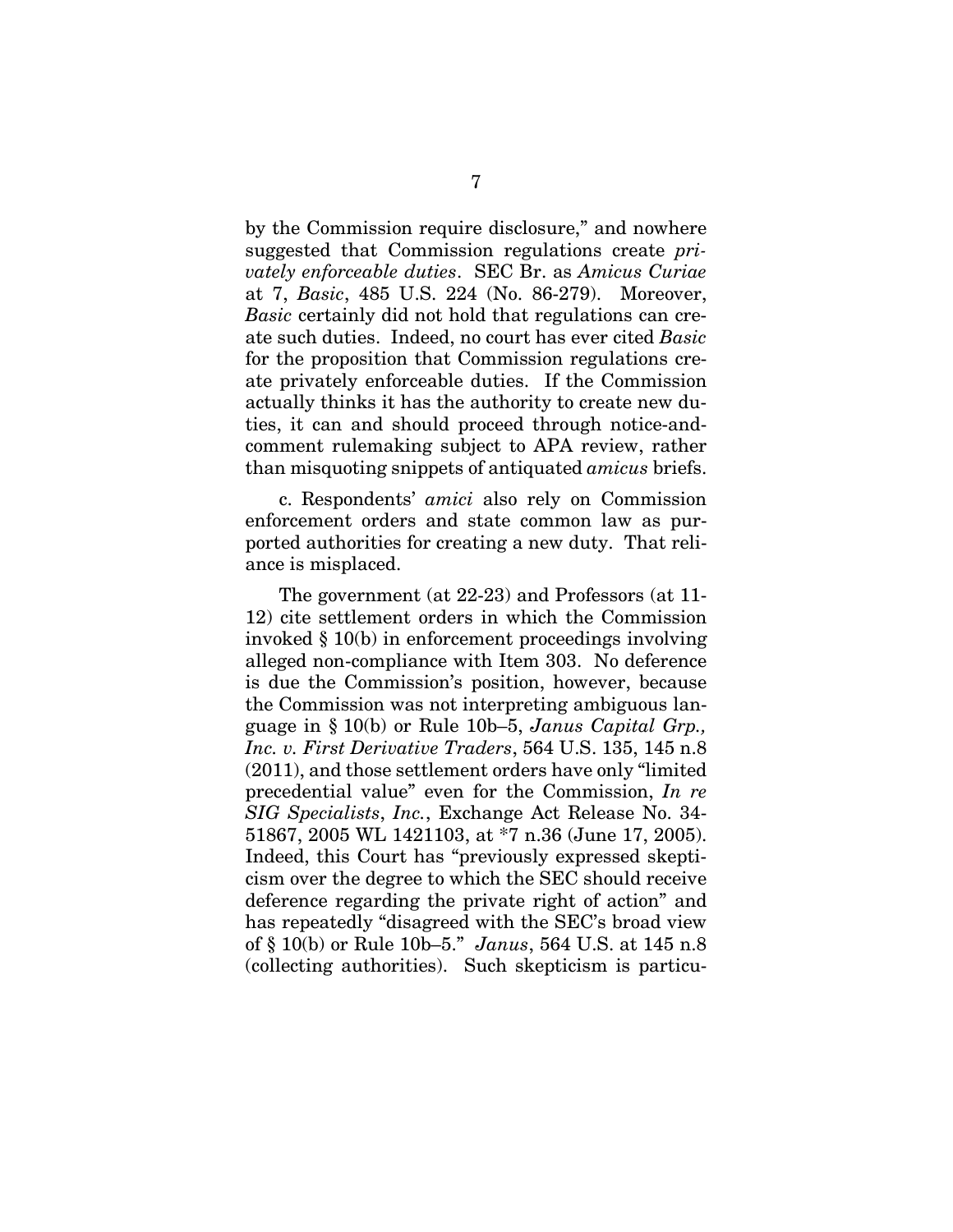larly warranted where the agency's "precedents" involve settlements in enforcement actions that were never subjected to adversarial challenge or judicial scrutiny.

The reliance of the government (at 19 n.3) and Professors (at 13-14) on state common law is likewise misplaced. As an initial matter, failure to comply with a reporting rule did *not* constitute fraud at common law. Pet. Br. 25; WLF Br. 16-19. Further, the cases Professors cite either held that the regulation at issue did not give rise to an actionable duty or concerned a regulation that defined obligations owed *to specific parties* in a transaction. Neither *amicus* cites any case recognizing a free-floating "duty" owed to every investor in the world.

Finally, unable to find any support in the voluminous regulatory history of Regulation S-K, the government cites (at 24) a fragment from an administrative notice accompanying Regulation FD. That the Commission in 2000 included a provision that expressly foreclosed private claims in "respon[se] to concerns about 'the prospect of private liability for violations,'" id. (citation omitted), does not mean that the Commission retroactively *authorized* private claims under the disclosure requirements it had adopted more than 20 years earlier in Regulation S-K (even assuming the Commission had the power to do so). Such requirements are enforceable by the Commission under § 13(a), but not by private investors under Rule 10b– 5.

### <span id="page-15-0"></span>**2.** *STONERIDGE* **PRECLUDES EXTENDING THE PRIVATE RIGHT OF ACTION.**

The Second Circuit also erred by "extend[ing]" the scope of the private § 10(b) action "beyond its present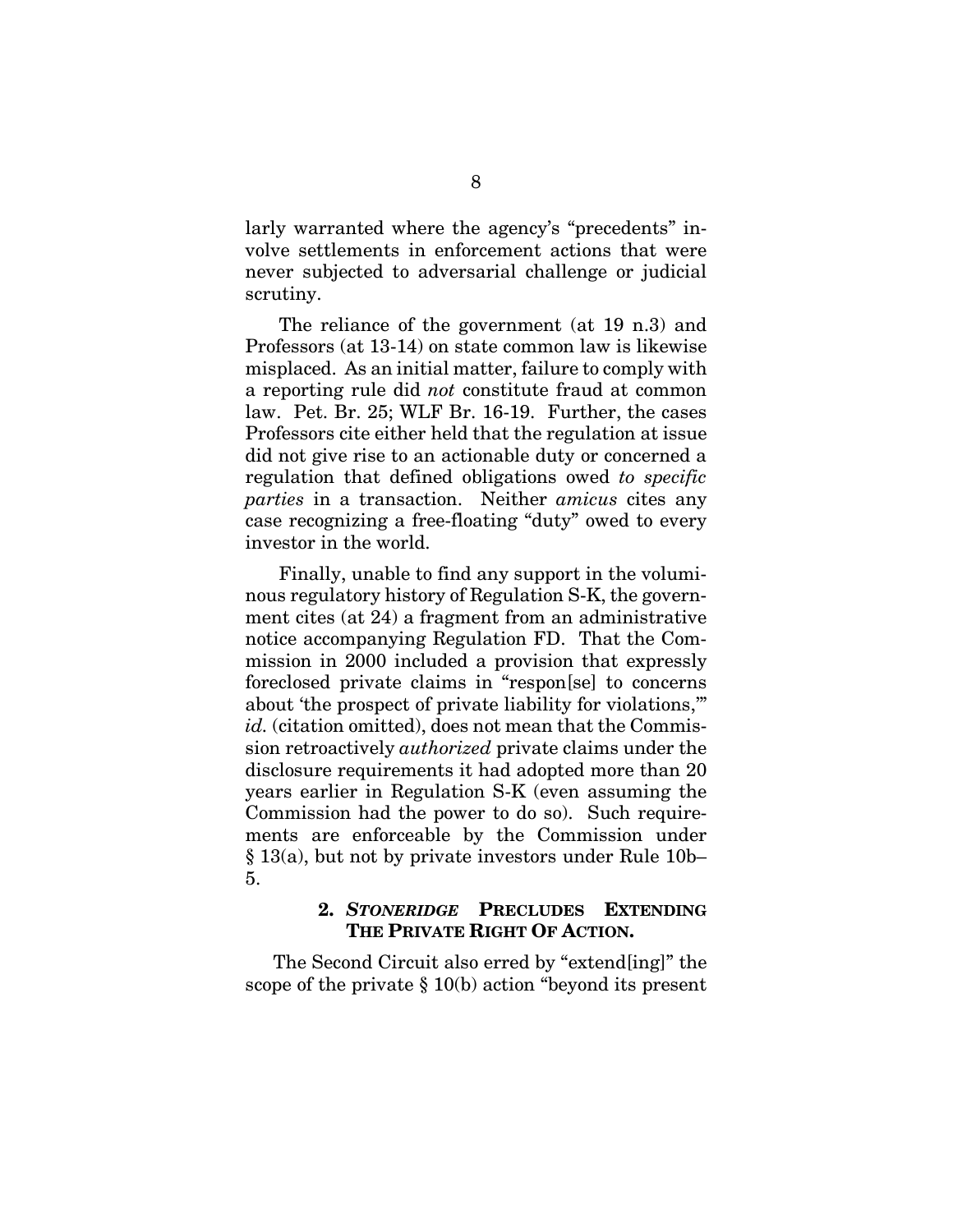boundaries." *Stoneridge Inv. Partners, LLC v. Sci.-Atlanta, Inc.*, 552 U.S. 148, 165 (2008). Petitioner challenged Respondents and their *amici* to find a *single* pre-PSLRA case holding that Item 303 is privately enforceable under § 10(b). Respondents and the government found no pre-PSLRA case*—*not even one*—*where *any* court held that a reporting requirement provides a privately enforceable duty. Resp. Br. 42-44; U.S. Br. 17; Professors Br. 8-14. That is dispositive under *Stoneridge* because, when the PSLRA was enacted, "Congress accepted the § 10(b) private cause of action *as then defined* but chose to extend it no further." 552 U.S. at 166 (emphasis added).

<span id="page-16-4"></span><span id="page-16-0"></span>The Second Circuit engaged in the sort of expansion of § 10(b) that *Stoneridge* precludes by "read[ing] into Rule 10b–5 a theory of liability" that is "broader in application" than "what Congress has already created expressly elsewhere." *Janus*, 564 U.S. at 146. Whereas § 11 of the Securities Act expressly makes omissions of required information privately actionable, but only in a "registration statement," 15 U.S.C. § 77k(a), the Second Circuit expanded § 10(b) liability to encompass pure omissions in *any* Commission filing. The Second Circuit also dramatically altered the "falsity" element of  $\S 10(b)$  claims: Whereas the PSLRA and Rule 10b–5 require private plaintiffs to plead and prove that a specific statement was made misleading by an omission, *id.*  $\S 78u-4(b)(1)$ ; 17 C.F.R. § 240.10b–5(b), under the Second Circuit's rule, a pure omission would suffice.

<span id="page-16-5"></span><span id="page-16-3"></span><span id="page-16-2"></span><span id="page-16-1"></span>Respondents mistakenly suggest (at 42) that *Wharf* authorizes expansion of the § 10(b) private cause of action. *Wharf* pre-dates *Stoneridge* and involved a well-established "breach[] of fiduciary duty." *Zandford*, 535 U.S. at 825. It therefore provides no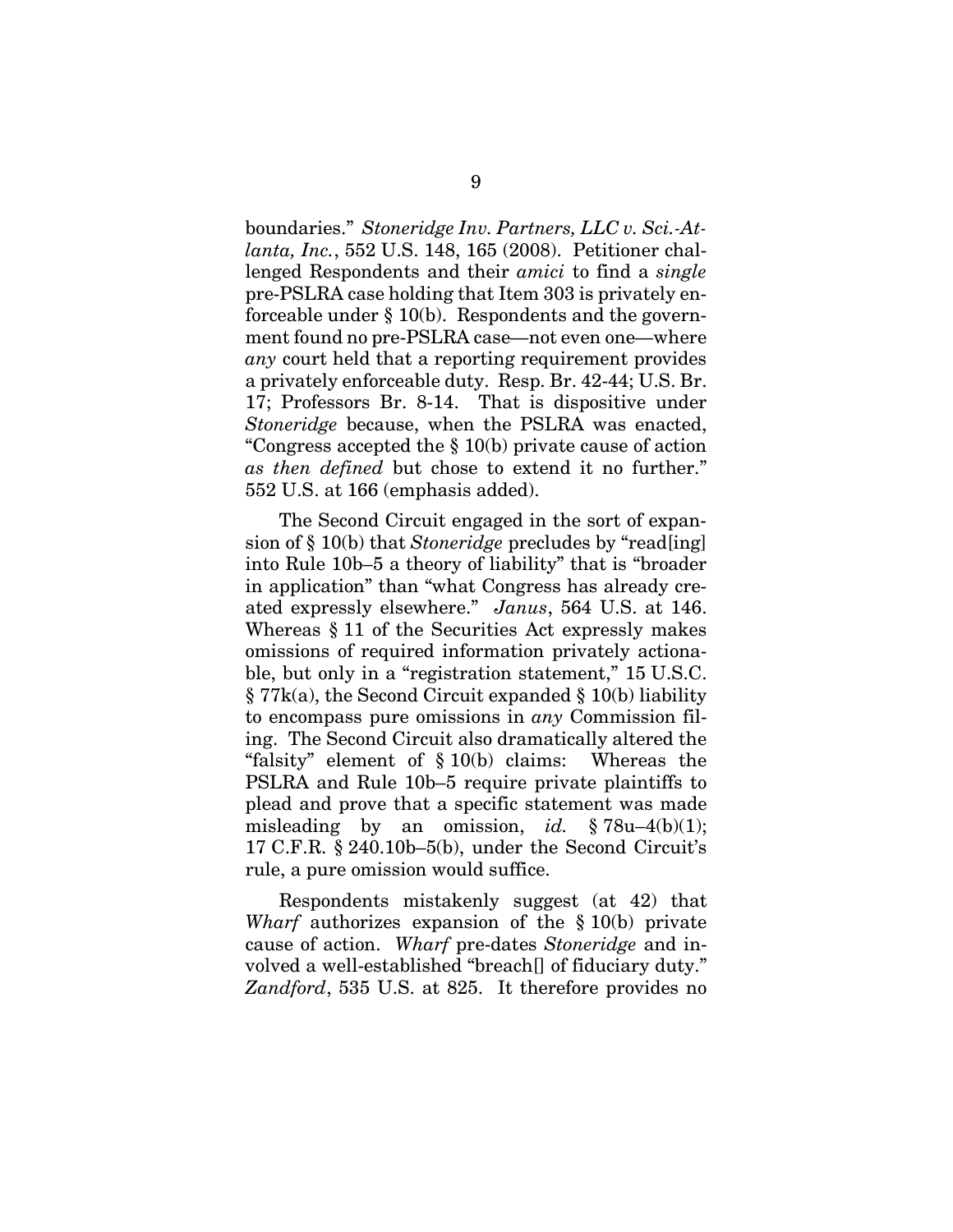basis for disregarding *Stoneridge*'s clear command that "the § 10(b) private right should not be extended." 552 U.S. at 165.

Respondents assert (at 40-41) that *Stoneridge* is limited to secondary actors or other categories of defendants, while permitting courts to invent other liability theories not "recognized in judicial decisions before the PSLRA's enactment." Nonsense. *Stoneridge*  explained that "[c]oncerns with the judicial creation of a private cause of action caution against its expansion"—period. 552 U.S. at 165. Justice Kennedy could not have been clearer: "The decision to extend the cause of action is for Congress," not the courts. *Ibid.*; *see also Ziglar v. Abbasi*, 137 S. Ct. 1843, 1857 (2017) ("expanding" private rights of action "is now considered a 'disfavored' judicial activity" (citation omitted)). The decision below cannot be reconciled with this clear and express holding of *Stoneridge*, which is why Respondents simply ignore it.

### <span id="page-17-1"></span><span id="page-17-0"></span>**3.** *SANDOVAL* **PRECLUDES PRIVATE ENFORCEMENT OF SEC REPORTING REQUIREMENTS.**

Regulation S-K was promulgated pursuant to § 13—*not* § 10(b)—and that Exchange Act provision can be enforced only by the Commission. Pet. Br. 37- 38. That "express provision" of agency enforcement as a "method of enforcing a substantive rule suggests that Congress intended to preclude others," including private enforcement. *Alexander v. Sandoval*, 532 U.S. 275, 290 (2001).

Respondents contend (at 45) that they seek to enforce § 10(b), "not Regulation S-K." But by Respondents' own admission (at 32), they seek to enforce a "duty" purportedly arising under § 13 and Item 303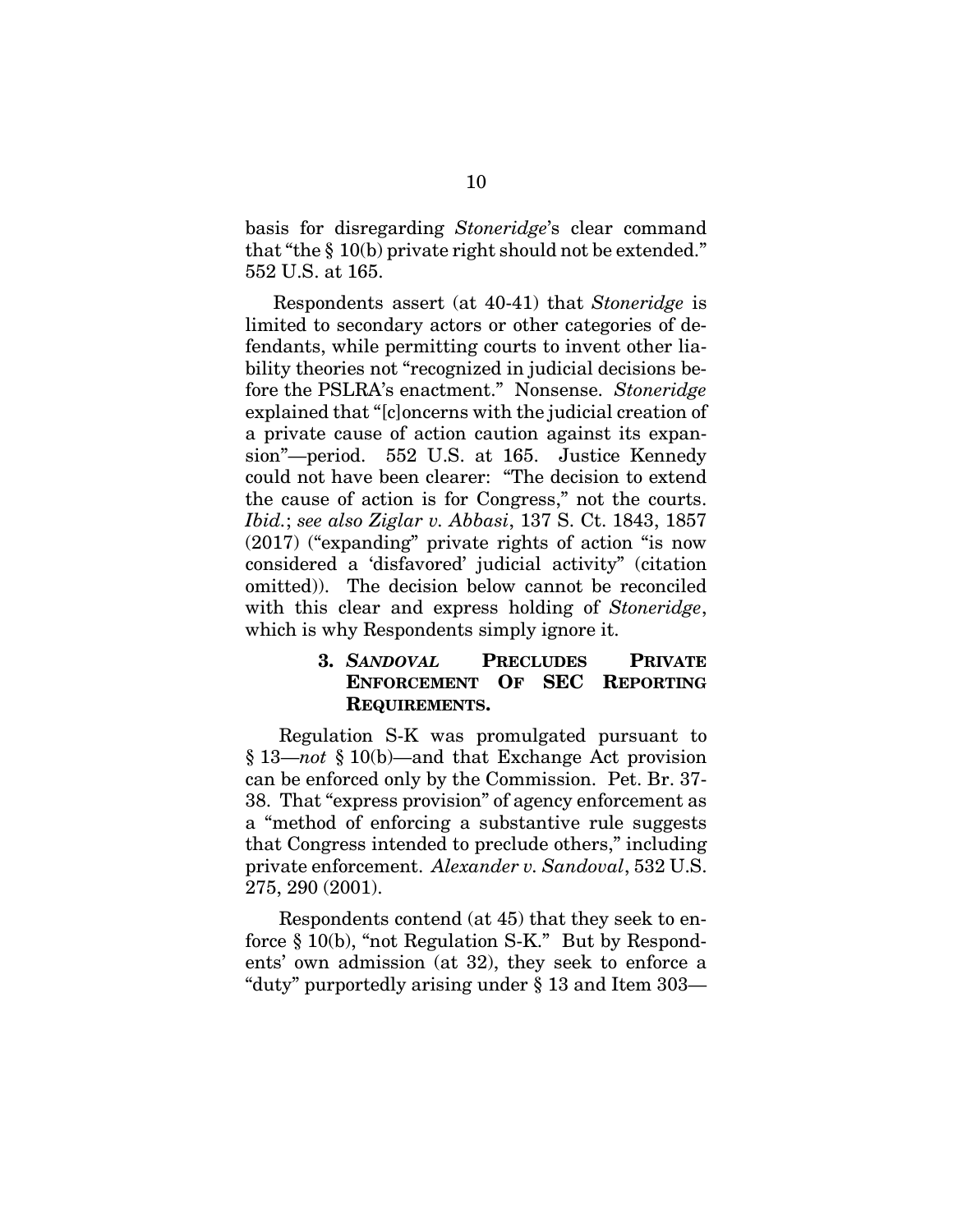<span id="page-18-0"></span>*not* § 10(b). In any case, the same could have been said about the private plaintiffs in *Sandoval*, who sought to use a private right of action under § 601 of Title VI to enforce regulations designed "to effectuate" that provision. 532 U.S. at 278 (quoting 42 U.S.C. § 2000d–1). The Court rejected that approach, however, reasoning that because the "regulations do not simply apply § 601 … the private right of action to enforce § 601 does not include a private right to enforce these regulations." *Id.* at 285. So too here.

#### **C. RESPONDENTS' NEW ARGUMENTS ARE WAIVED AND MERITLESS.**

Unable to defend the pure-omission theory that this Court granted review to evaluate, Respondents tacitly concede that they lose on the Question Presented. They argue instead, for the first time, that the alleged omission of the CityTime investigation was a "deception" capable of misleading "reasonable investors," and is somehow actionable under a half-truth theory. *See* Resp. Br. 23-26. The government tries the same gambit, studiously avoiding any "duty" language in its alternative Question Presented (at i) and contending (at 9) that "[t]his case … involves a halftruth rather than a 'pure omission.'" This new position is both waived and meritless.

1. Respondents (at 18) feign ignorance of the meaning of a "pure omission." That is disingenuous at best. Their own brief in opposition *consistently* addressed whether a "pure omission" violates § 10(b). For example, Respondents argued that "a complete" failure to make a statement—in other words, a *pure omission*,—is actionable under the securities laws.'" Br. in Opp. 20 (emphasis added) (citation omitted). They even presented as a counter-question (at i) the precise issue they so assiduously avoid answering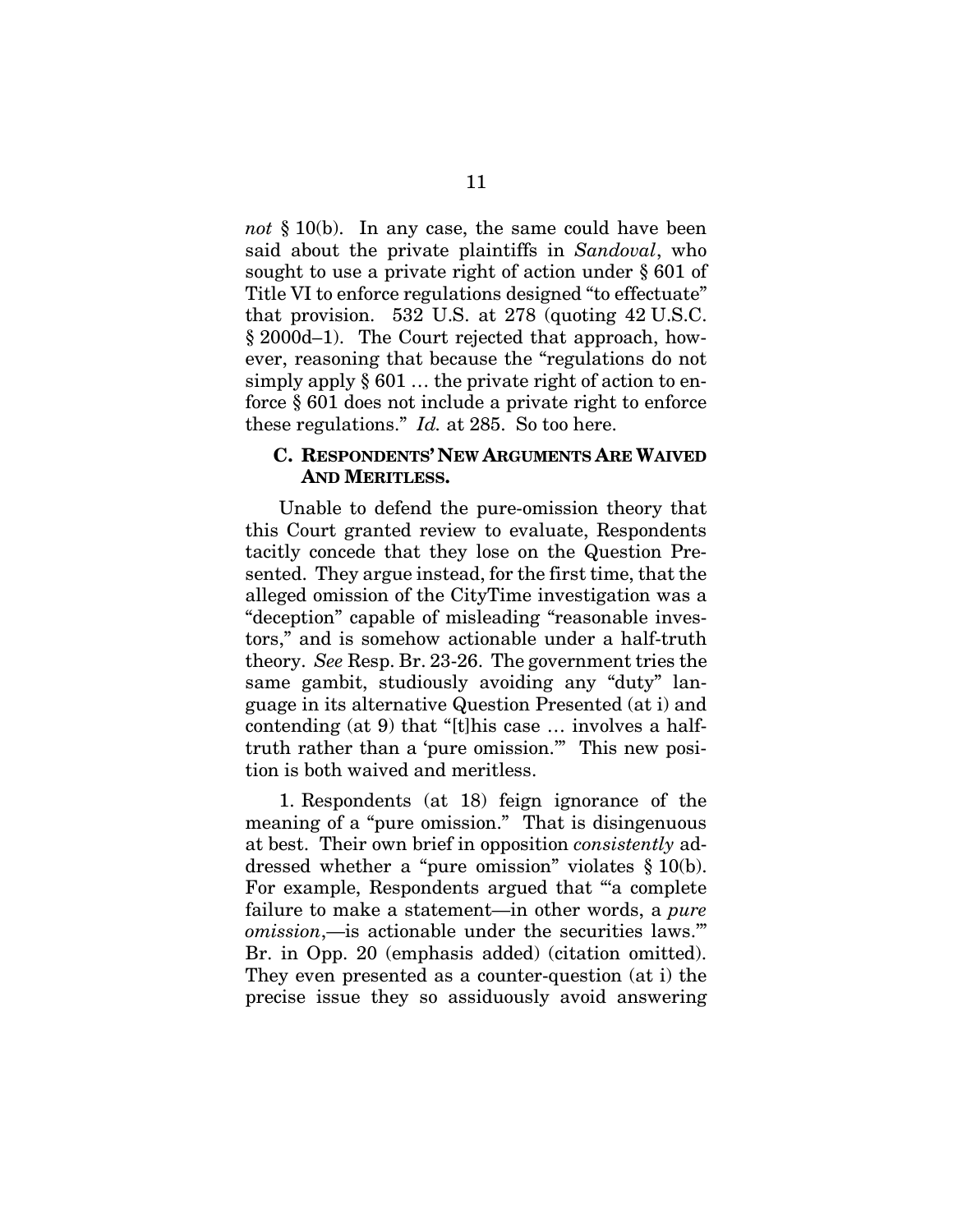now: Whether "Item 303 … can provide a duty to disclose."

What Respondents did *not* do at the certiorari stage was contest the premise of the Question Presented by arguing that this case involved a half-truth, rather than a separate *duty* arising under Item 303. By failing to raise their "objection to consideration of [the] question presented" in their brief in opposition, Respondents waived their new half-truth theory. Sup. Ct. R. 15.2; *see also*, *e.g.*, *Goodyear Dunlop Tires Operations, S.A. v. Brown*, 564 U.S. 915, 930-31 (2011) (deeming waived respondent's "belatedly assert[ed] … theory" which was not raised below or in the brief in opposition); Stephen M. Shapiro et al., *Supreme Court Practice* 503 (10th ed. 2013) (collecting similar cases).

<span id="page-19-4"></span><span id="page-19-3"></span><span id="page-19-0"></span>2. Even were this Court to entertain Respondents' new theory, it should reject it. While Respondents assert (at 19) that "[t]his case is heartland securities fraud," it is not even in the hinterlands. It is, in fact, the first of its kind—and should be the last.

<span id="page-19-2"></span><span id="page-19-1"></span>a. Respondents cite no authority (and there is none) for the proposition that pure omissions can be "deceptive" half-truths. Respondents rely primarily on two recent cases—but neither involved § 10(b), or even "deception," much less pure omissions. *See Universal Health Servs., Inc. v. United States ex rel. Escobar*, 136 S. Ct. 1989, 2001 (2016) (whether "misrepresentations … [are] misleading half-truths" under the False Claims Act); *Omnicare, Inc. v. Laborers Dist. Council Constr. Indus. Pension Fund*, 135 S. Ct. 1318, 1325 (2015) (whether "an opinion may be rendered misleading by the omission of discrete factual representations" under § 11).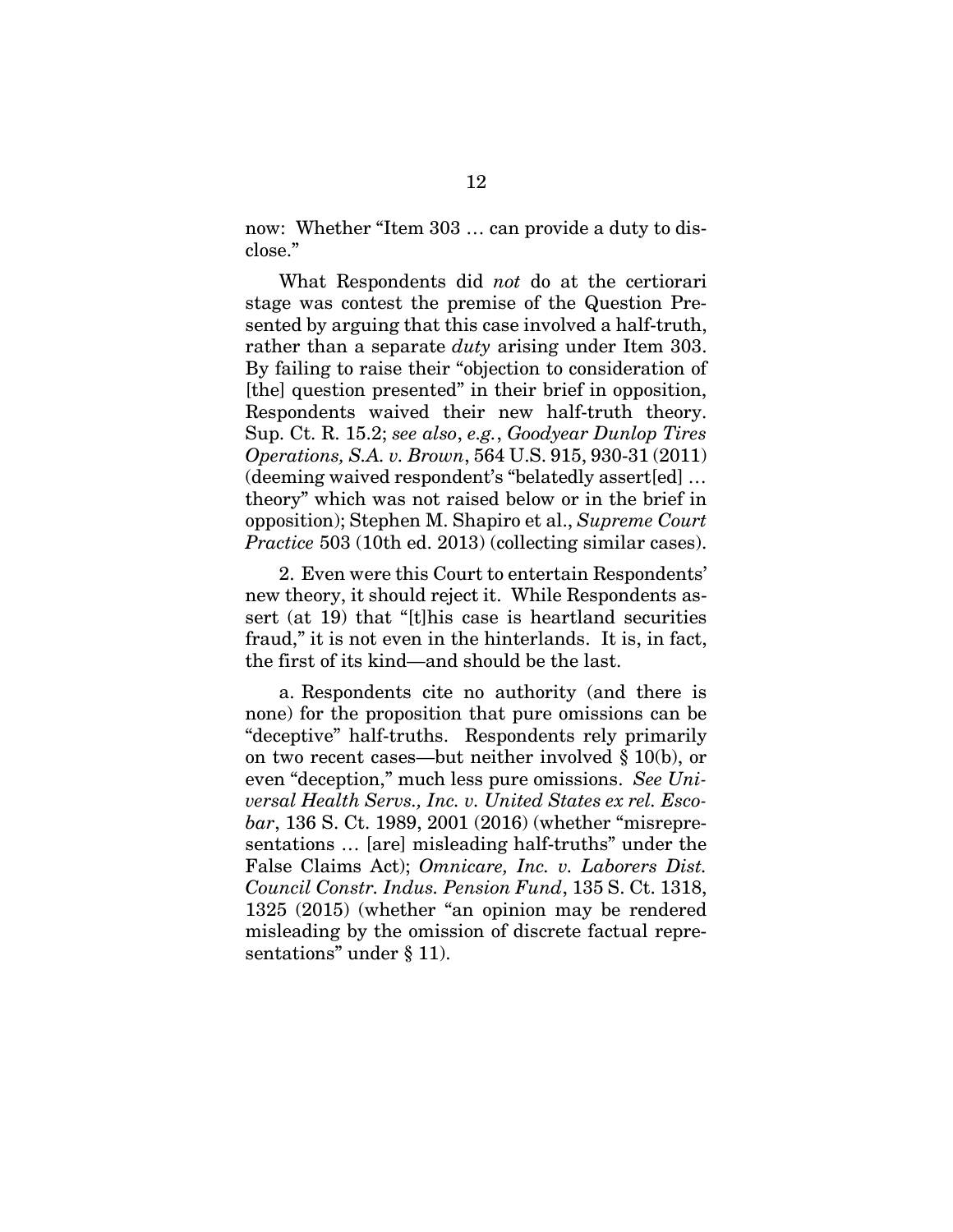*Omnicare* and *Universal Health* confirm that halftruth liability *requires* a specific affirmative statement to be rendered misleading by an omission. In *Omnicare*, the CEO made two "statements of opinion" essentially "sa[ying] in each that 'we believe we are obeying the law.'" 135 S. Ct. at 1327. And in *Universal Health*, the defendant made "specific representations about the goods or services provided" that were rendered misleading by the omission of additional facts about those goods or services. 136 S. Ct. at 2001. As the Court explained, a "classic example" of a halftruth is where a seller "reveals that there may be two new roads near a property he is selling," but omits a third that could bisect the property. *Id.* at 2000. Having made an *affirmative statement* about the two roads, the seller could not omit additional information about the third road because it would render the affirmative statement misleading.

Here, though, Petitioner said nothing about the CityTime investigation in its March 2011 10-K. Thus, even under the Court's "classic example," Petitioner did not *speak* a half-truth about CityTime. The proper analogy is to the property seller who discloses *no*  roads: In the absence of a duty to disclose this information to the prospective purchaser, such a pure omission is not actionable. As former Commissioner Grundfest recently explained, "[t]here is no support in the text of the statute or rule, or in the relevant legislative or regulatory history, for the proposition that Congress or the Commission ever intended to extend Rule 10b–5 private liability to cover pure omissions." Joseph A. Grundfest, *Ask Me No Questions and I Will Tell You No Lies* ("Grundfest"), at 19 (Rock Ctr. for Corp. Governance, Working Paper No. 229, 2017), https://papers.ssrn.com/sol3/papers.cfm?abstract\_id= 3043990 (all Internet sites last visited Sept. 30, 2017).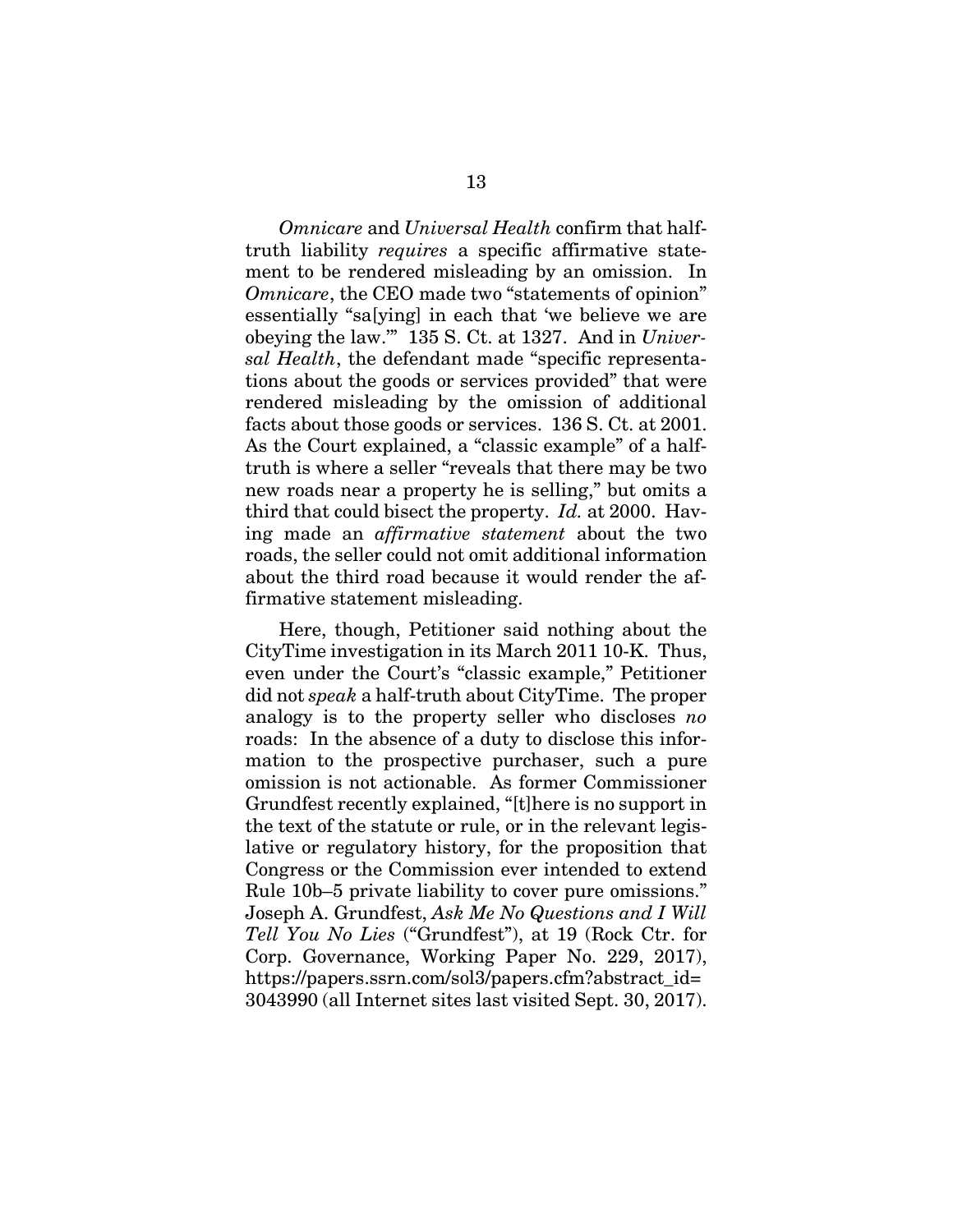b. Respondents strain to recast the pure omission here as a half-truth in two ways, but neither satisfies Respondents' obligation under the PSLRA and Rule 10b–5(b) to identify an affirmative statement that was rendered misleading.

<span id="page-21-1"></span><span id="page-21-0"></span>Respondents first suggest (at 27, 40) that "the statements in the MD&A" were misleading, but they never answer the critical question: "*Which* statements?" If vague references to multiple, undifferentiated "statements" were sufficient, the PSLRA's requirement to "specify each statement alleged to have been misleading" and "the reason or reasons why the statement is misleading" would be a dead letter. 15 U.S.C. § 78u–4(b)(1); *see also In re 2007 Novastar Fin. Inc., Sec. Litig.*, 579 F.3d 878, 882-83 (8th Cir. 2009) (listing "lengthy excerpts" from SEC filings "does not satisfy the PSLRA's requirement … because it does not identify 'what' statements were allegedly false or misleading"). Congress enacted the PSLRA to demand *more* specificity in pleading securities class actions; Respondents' approach is not specific at all.

That Respondents cannot, in fact, cite *any* specific statement is clear from the very paragraphs in the complaint that, they contend (at 40), "specify the statements that were rendered misleading by the omission of required facts." Three paragraphs generically refer to false or misleading "SEC filings," ¶ 5 (JA55), or unspecified "false and misleading statements," ¶¶ 527, 564 (JA282, JA310-11). One paragraph references statements in the 2007 10-K, which is not at issue here. *See* ¶ 455 (JA244-45). And the final two paragraphs refer to statements in the 2011 10-K that pertain to "ethics and integrity" and "disclosure and internal controls," ¶¶ 496, 499 (JA263-65) statements the Second Circuit held (and Respondents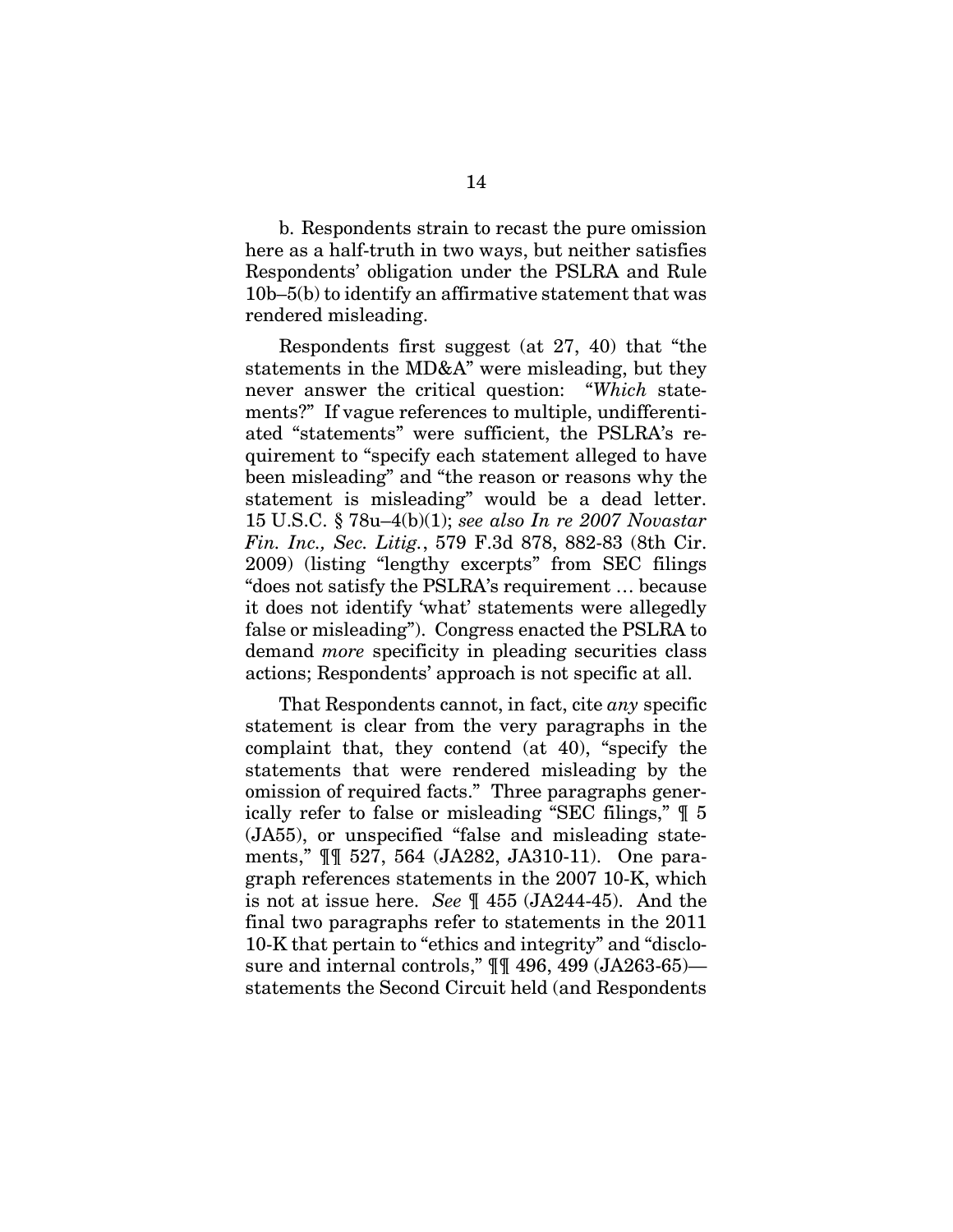do not dispute) were not actionable, *see* Pet. App. 24a-25a. Tellingly, Respondents spend just one sentence (at 40) trying to show they actually complied with the PSLRA's specificity requirement.

<span id="page-22-2"></span><span id="page-22-1"></span>Respondents alternatively suggest (at 27) that the MD&A *as a whole* is a "statement." The government's argument (at 12-15) that filing a report with the Commission impliedly conveys compliance with all reporting requirements is nothing more than a dressed-up version of this position. But when Congress enacted the PSLRA, it made clear that a "statement" is something "contained in"—not equivalent to—"a discussion and analysis of financial condition by the management." 15 U.S.C.  $\S$  78u–5(i)(1)(C). The entire purpose of "requir[ing] plaintiffs to state with particularity" the specific statements alleged to be fraudulent was to curb "abusive litigation." *Tellabs, Inc. v. Makor Issues & Rights, Ltd.*, 551 U.S. 308, 313 (2007). Without such a requirement, issuers would be exposed to fraud claims based merely on vague assertions that their "Form 10-K" could have disclosed more. Courts have rejected this theory since the enactment of the PSLRA. *See*, *e.g*., *In re Atossa Genetics Inc. Sec. Litig.*, 868 F.3d 784, 800 (9th Cir. 2017) (dismissing claim that "Form 10-Q filing was misleading" for failure to "point to any particular statement in the Form 10-Q … that would be misleading"). Neither Respondents nor their *amici* cite any case to the contrary.

<span id="page-22-0"></span>As a last-ditch effort, Respondents mention (at 2, 24) for the first time in this litigation the compliance certifications signed by Leidos executives in the March 2011 10-K. Respondents never alleged and do not argue, however, that these certifications were themselves misleading—nor could they pursue such a claim because those certifications are required by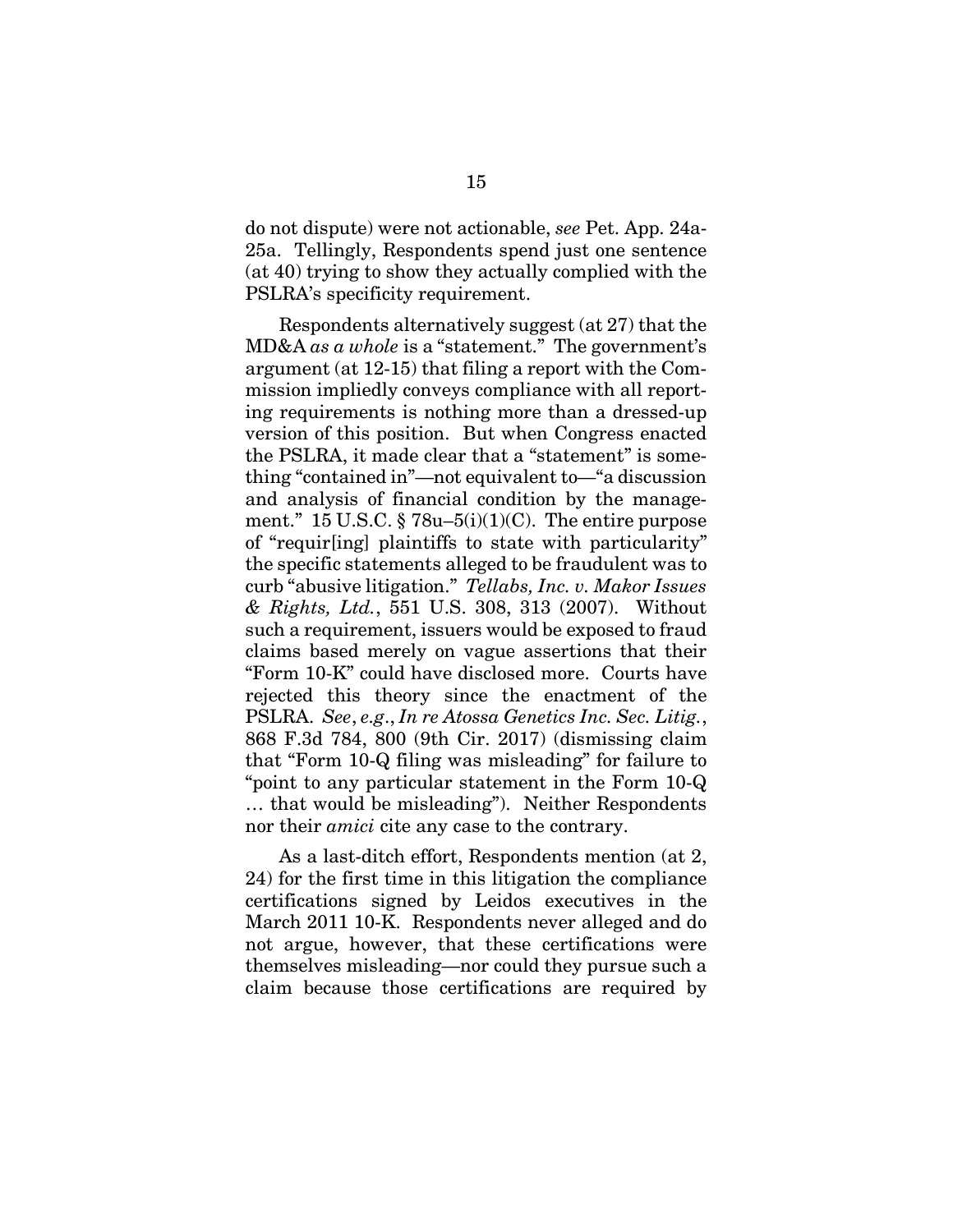18 U.S.C. § 1350, which merely enhances criminal liability "and does not amend the federal securities laws," including the scope of private § 10(b) liability, Grundfest, *supra*, at 37. This Court "ha[s] been quite reluctant to infer a private right of action from a criminal prohibition alone." *Cent. Bank of Denver, N.A. v. First Interstate Bank of Denver, N.A.*, 511 U.S. 164, 190 (1994).

c. Recognizing that Rule 10b–5(b) and the PSLRA foreclose their half-truth theory, Respondents halfheartedly assert (at 40) that this case falls under Rule  $10b-5(a)$  and (c). It does not, as even the government appears to recognize. *See* U.S. Br. 21 (Rule 10(b)–5(a) and (c) require "more than just an omission").

Only Rule 10b–5(b) specifically addresses omissions liability, and every circuit court to address this issue has thus held that Rule 10b–5(a) and (c) require something *more* than a mere omission. *See* Pet. Br. 26-27. "A defendant may *only* be liable … under Rules  $10b-5(a)$  or (c) when the scheme ... encompasses conduct beyond … misrepresentations or omissions." *WPP Lux. Gamma Three Sarl v. Spot Runner, Inc.*, 655 F.3d 1039, 1057 (9th Cir. 2011) (emphasis added).

<span id="page-23-2"></span><span id="page-23-1"></span><span id="page-23-0"></span>The fraudulent conduct in each of Respondents' authorities involved engaging in or facilitating a transaction in breach of a fiduciary-type duty—not a pure omission. *See Salman v. United States*, 137 S. Ct. 420, 423 (2016) ("undisclosed trading on inside corporate information"); *Zandford*, 535 U.S. at 825 ("As in *Bankers Life, Wharf,* and *O'Hagan*, … the securities transactions and breaches of fiduciary duty coincide"). It is the deceptive act or scheme that is actionable under 10b–5(a) or (c), not an omission (pure or otherwise). No case imposed liability under 10b–5(a) or (c) for omission *simpliciter*.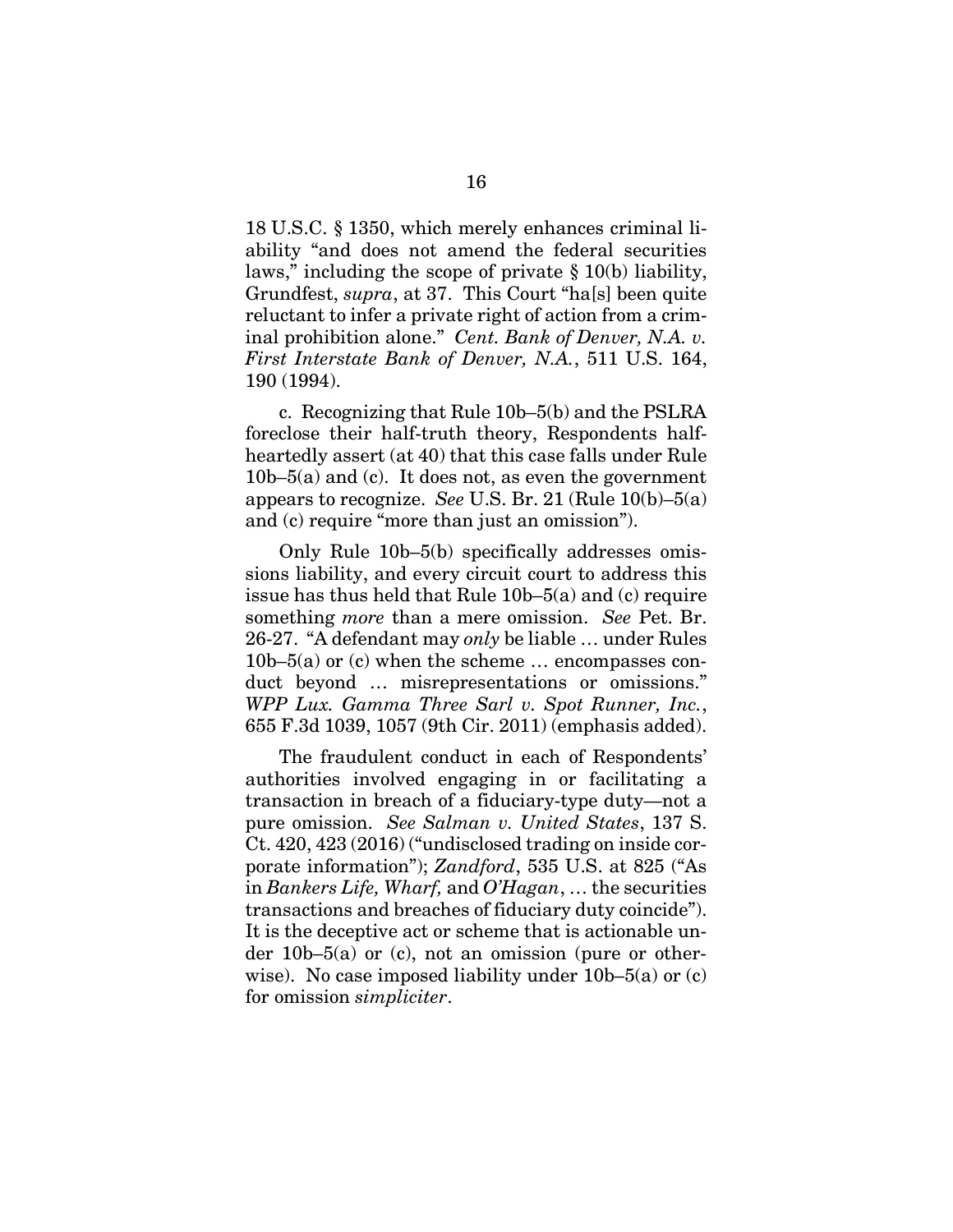<span id="page-24-1"></span>3. Respondents mistakenly imply (at 21-22, 26, 34) that private plaintiffs can use § 10(b) to "catch" any and all conceivable "deception." Section 10(b) is a "catchall' clause" only in the sense that it "enable<sup>[s]</sup> the Commission 'to deal with *new* manipulative [or cunning] devices.'" *Ernst & Ernst v. Hochfelder*, 425 U.S. 185, 203 (1976) (second alteration in original) (emphasis added); *see* 15 U.S.C. § 78j(b) (prohibiting only those "deceptive" acts that "the Commission may prescribe").

<span id="page-24-5"></span><span id="page-24-4"></span><span id="page-24-3"></span>Pure omissions are not a new device: Congress was well aware of them when it first enacted the securities laws, which is why it made them enforceable by private plaintiffs under § 11 of the Securities Act, 15 U.S.C. § 77k(a), and by the Commission under § 13(a) of the Exchange Act, *id.* § 78u–2(a)(1)(C). It is unsurprising that Congress would deliberately authorize broader private liability for omissions under § 11 than under § 10(b). Unlike §10(b) which makes issuers liable to investors trading with third-parties on the open market, § 11 applies only when the issuer *itself* sells securities to investors—and hence could profit from a pure omission.

<span id="page-24-2"></span><span id="page-24-0"></span>Respondents attempt to avoid the doctrinal analysis demanded by this Court's cases by arguing that a hypothetical "reasonable investor" would expect public company filings to contain all information required by Commission regulations. But while investor expectations are relevant to the *materiality* element of a private § 10(b) action, *see*, *e.g.*, *Matrixx*, 563 U.S. at 38; *Basic*, 485 U.S. at 240, they do not determine whether *fraud* has been committed. The proverbial reasonable investor may expect compliance with every jot and tittle of a regulatory regime, but that does not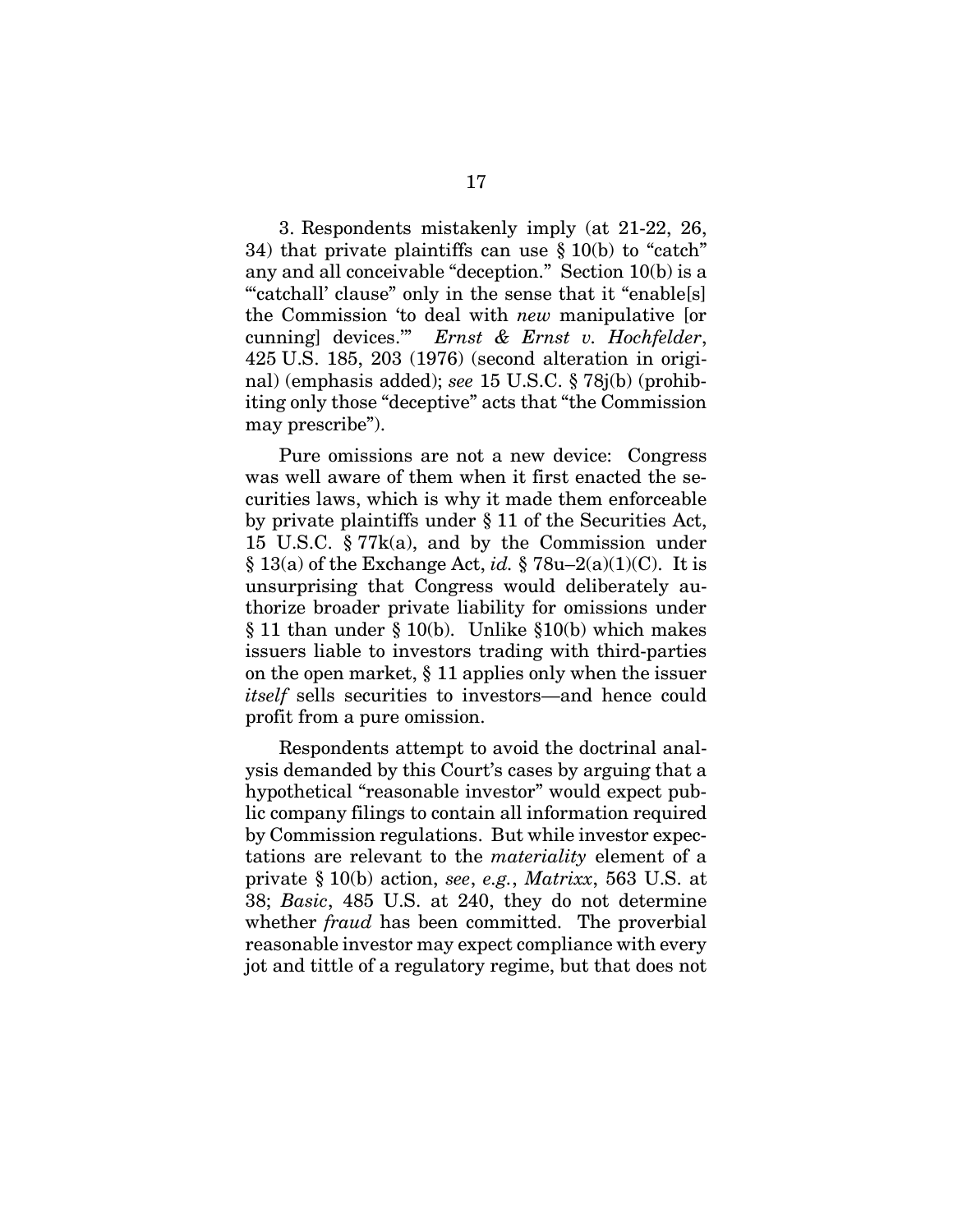<span id="page-25-0"></span>give the investor a cause of action to enforce every regulation. If duties and rights could arise merely from investor expectations, *Matrixx*'s "empha[tic]" teaching that issuers do not commit fraud under § 10(b) merely by omitting "information that a reasonable investor might consider material," 563 U.S. at 44-45, would be toothless. In fact, equating "investor expectations" with "private rights" would put the Court right back in the business of implying rights of action, and render *Sandoval* meaningless.

<span id="page-25-2"></span>As Respondents admit (at 28), affirmance would turn *thousands* of regulatory reporting requirements—including over 600 in Regulation S-K alone into new sources of private liability. *Cf*. Laura Numeroff, *If You Give a Cat a Cupcake* (2008). The very fact that their approach "contain[s] no stopping point" confirms that it is inconsistent with the structure and purpose of Item 303 and other disclosure requirements, as a trio of knowledgeable observers has recently explained at length. Linda L. Griggs, John J. Huber & Christian J. Mixter, *When Rules Collide—* Leidos*, the Supreme Court, and the Risk to the MD&A*  ("Griggs et al."), 49 Sec. Reg. & L. Rep. (BNA) 1511, 1557 (2017)*.*

### <span id="page-25-1"></span>**II. POLICY REASONS DO NOT SUPPORT EXPANDING THE § 10(B) PRIVATE RIGHT.**

Petitioner and its *amici* explained that it would be neither necessary nor wise to expand private § 10(b) liability to include novel, private claims based on pure omissions. *See* Pet. Br. 41-54; SIFMA Br. 16-26; NAM Br. 15-20; Soc'y for Corp. Governance Br. 18-29; Bus. Roundtable Br. 16-18; WLF Br. 26-33; Retail Litig. Ctr. Br. 19-28. Respondents do not dispute the first point, and their responses to the second are unpersuasive.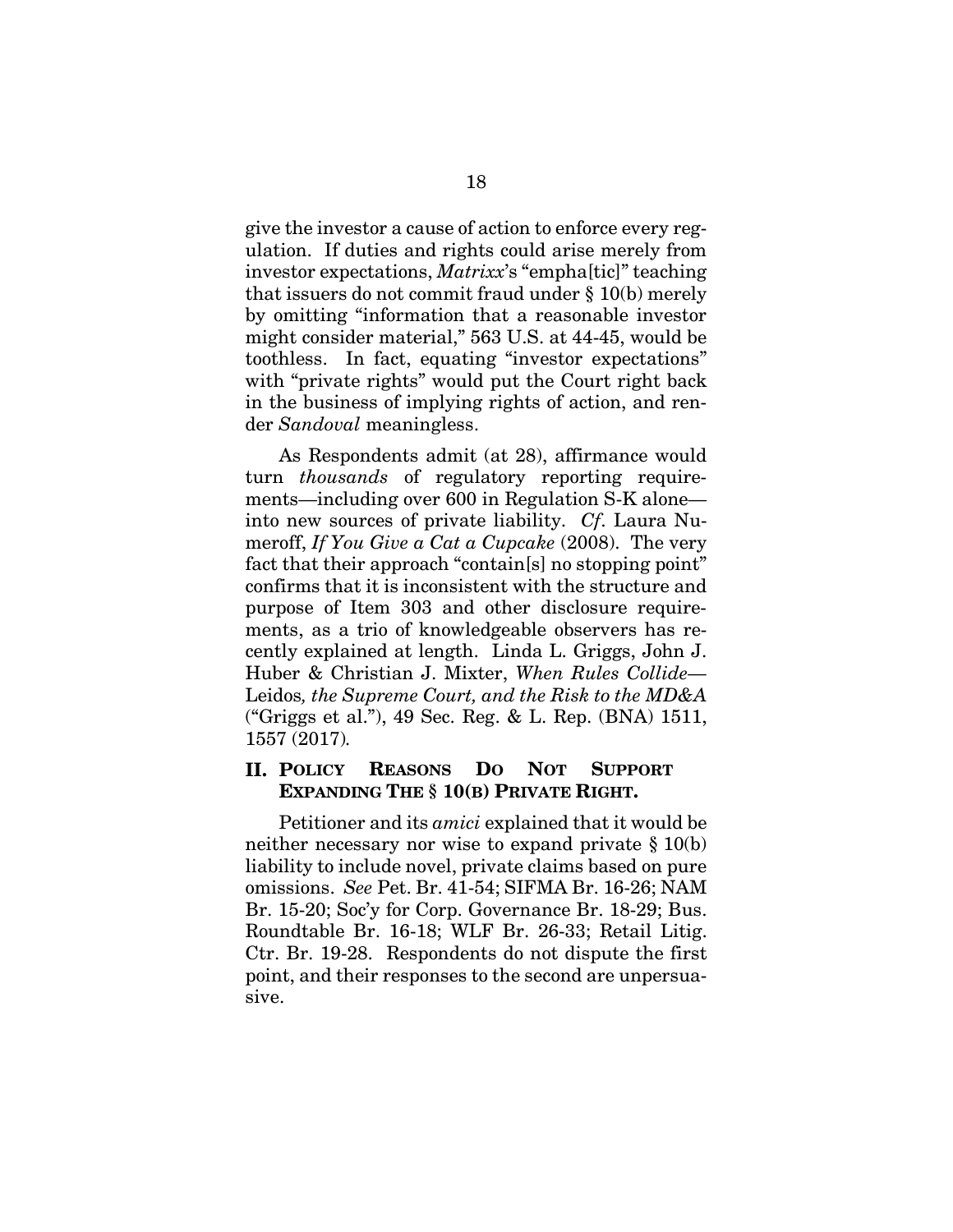<span id="page-26-1"></span>A. Respondents make no argument that *private*  enforcement is needed as an "essential supplement" to Commission enforcement. *Tellabs*, 551 U.S. at 313. Respondents suggest instead (at 46) that failing to recognize private § 10(b) liability would somehow create a "blanket immunity" for issuers and "strip the Commission of power to police" pure omissions. That is misdirection.

<span id="page-26-2"></span><span id="page-26-0"></span>Issuers are liable under  $\S 10(b)$  for making false statements or half-truths in public filings, including in the MD&A section. And the Commission *already*  has a "full panoply of enforcement tools" for enforcing pure omissions under § 13, *Kokesh v. SEC*, 137 S. Ct. 1635, 1640 (2017), which includes the same relief as would be available in a § 10(b) action. *See* 15 U.S.C.  $\S$ §78u–2(a)(2) (civil penalties), 78u–3(a) (cease-anddesist orders), 7246(a) (compensation for harmed investors). Because § 13 claims do not require a showing of scienter and are easier to prove, "the Commission's enforcement agenda will therefore not be meaningfully impacted by the outcome" of this case. Grundfest, *supra*, at 5. Tellingly, no party cites any case in which the Commission relied exclusively on § 10(b) to prosecute a pure omission under any regulation.

Moreover, there plainly is no need for an *additional* theory of private § 10(b) liability. "If the Court holds that pure omissions are not actionable under Rule 10b–5, plaintiffs will simply reframe those omissions as creating actionable half-truths." Grundfest, *supra*, at 6. This case proves the point because Respondents have alleged that the identical omission caused affirmative statements made pursuant to FAS 5 to become materially false and misleading. Bottom line: "No one gets a free pass because of a pure omission." *Id.* at 16.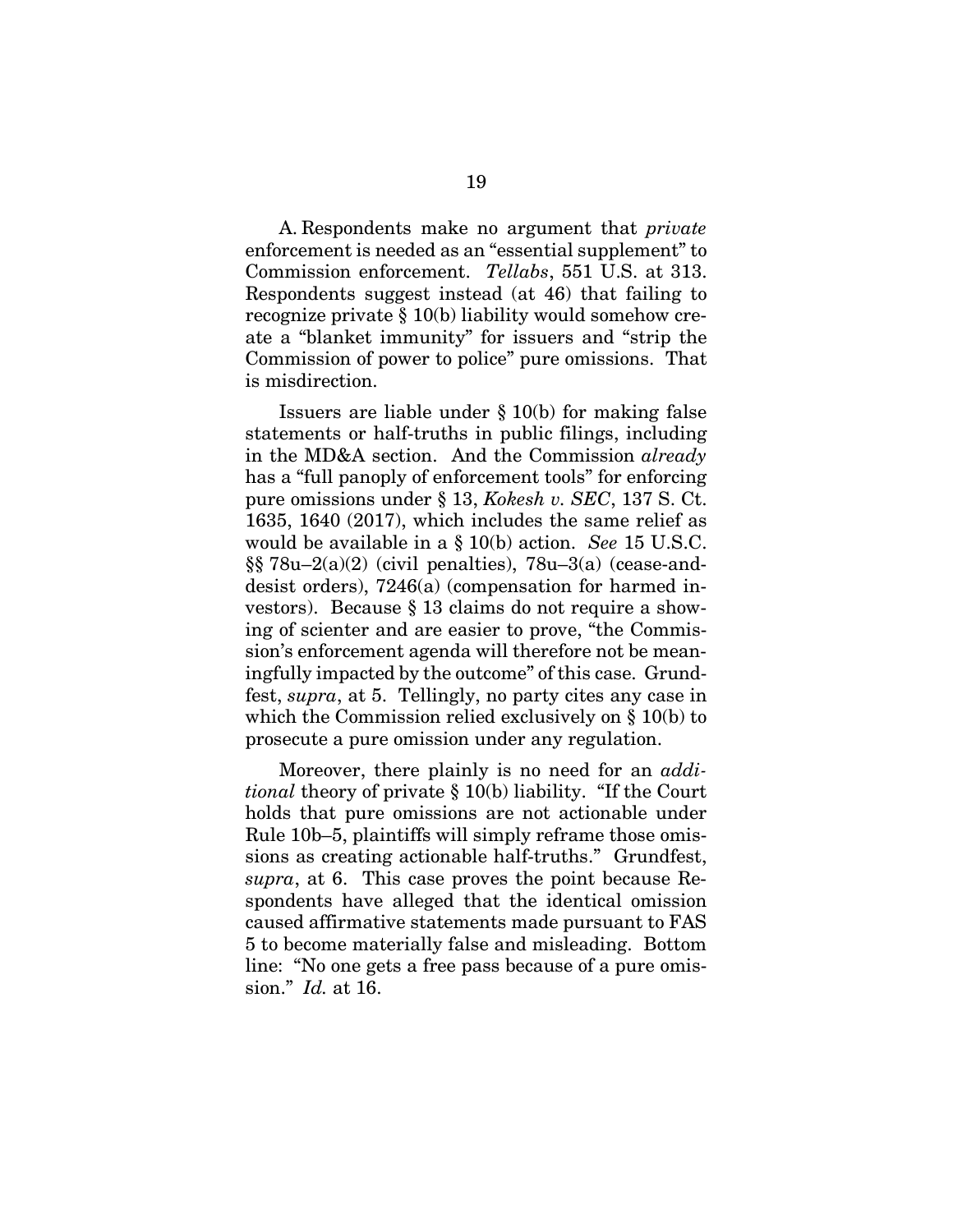B. Private enforcement of pure omissions also would undermine the Commission's flexible disclosure regime and incentivize hindsight pleading. Pet. Br. 41-47; *see also*, *e.g.*, SIFMA Br. 11-13, 22-26; Soc'y for Corp. Governance Br. 18-27; Bus. Roundtable Br. 5-9.

Despite the detrimental consequences of private liability, Respondents suggest that expanding private liability could promote "full disclosure." Resp. Br. 45 (citation omitted). That ignores the inherently subjective nature of MD&A disclosure, which is not susceptible to bright-line rules. As the Commission has explained, "because each registrant is unique, no one checklist could be fashioned to cover all registrants comprehensively." Concept Release on Management's Discussion and Analysis of Financial Condition and Operations, 52 Fed. Reg. 13,715, 13,716 (Apr. 24, 1987). Even the government acknowledges that Item 303 thus "requires judgment calls" that make it "*unclear* whether [the regulation] actually required disclosure of particular information." U.S. Br. 13 (emphasis added).

<span id="page-27-0"></span>Respondents (at 24) never address the subjective nature of Item 303 disclosures. They point to brightline disclosure rules—requiring disclosure of all lawsuits seeking \$10 million in damages, or a director's criminal convictions or pending personal bankruptcy petitions—where the relevant information is readily and objectively verifiable. But they ignore *actual* Item 303 disclosures—such as the development of a new product, internal plans for reorganization, an executive's health, or trade secrets—which are subjective, mutable, and not reducible to clear facts and figures. *See* Pet. Br. 46. Where, for example, management learns of a cyber-intrusion, but does not yet know its scope or even what has been compromised, companies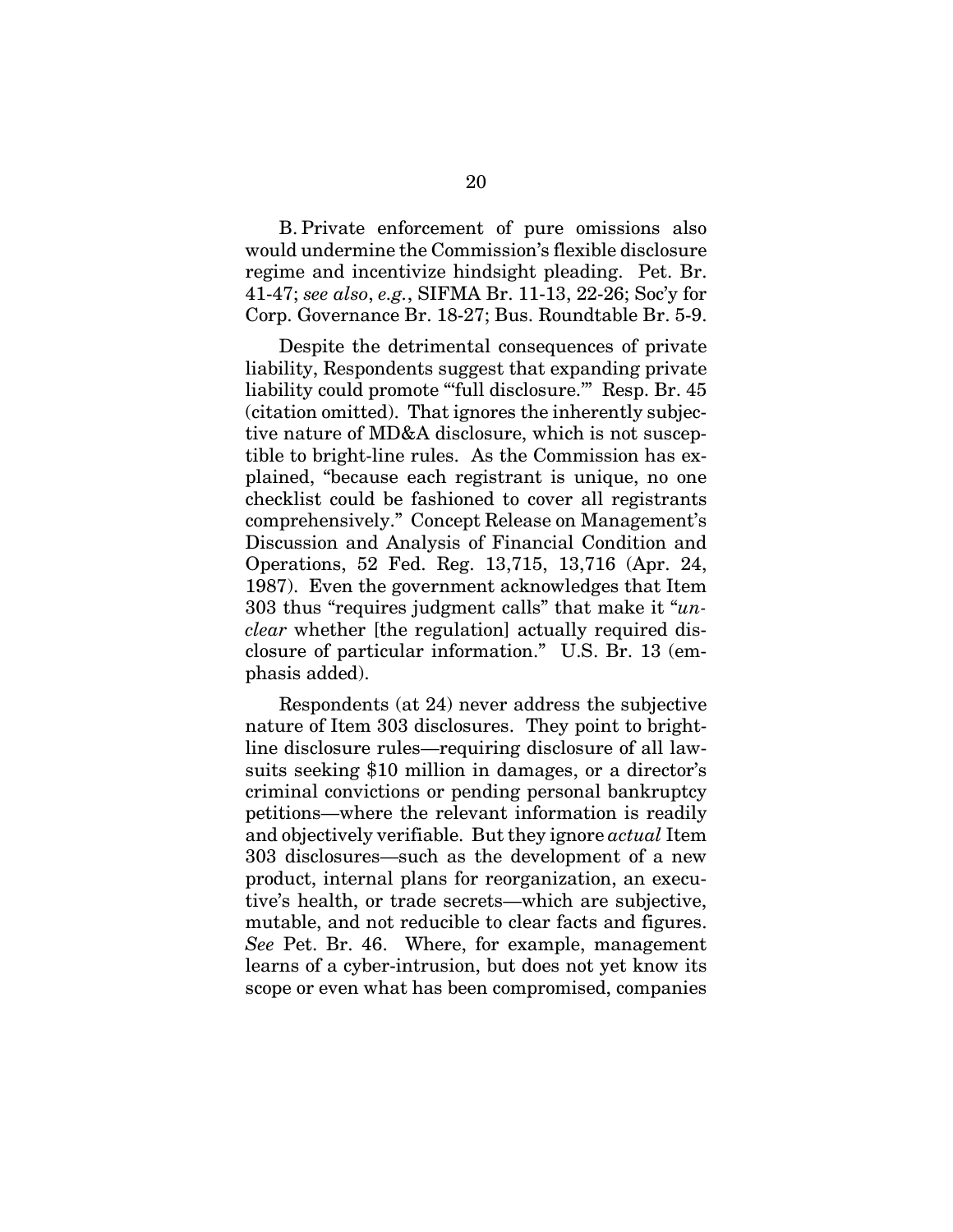<span id="page-28-2"></span>must tread with extreme caution to avoid acting prematurely and inadvertently giving investors misinformation. *See* Soc'y for Corp. Governance Br. 11; *see also* Griggs et al., *supra*, at 1515 ("disclosure of something as a known trend or uncertainty that turns out not to be one can be just as harmful to investors as not disclosing a known trend or uncertainty at the right time"). The threat of private liability would *undermine* meaningful disclosure because the plaintiffs' bar lacks the Commission's prosecutorial discretion and is financially motivated to file as many claims as it can.

<span id="page-28-1"></span>Private § 10(b) enforcement of pure omissions also would incentivize precisely the sort of hindsightdriven litigation that the PSLRA was designed to prevent. Pet. Br. 47-49. Respondents assert (at 50-51) that the materiality and scienter elements are sufficient to prevent such suits—but Congress understood they are not. The PSLRA requires private plaintiffs to state with particularity the facts evidencing scienter *and* the specific statements alleged to be fraudulent. *Tellabs*, 551 US. at 313. Congress recognized that both of these requirements played important functions in curbing abusive securities suits. Moreover, materiality is a "fact-specific inquiry," *Basic*, 485 U.S. at 240; and because plaintiffs are likely to bring suit only after determining *ex post* that the omitted trend or uncertainty was material, courts will rarely dismiss complaints for inadequate pleading of materiality.

<span id="page-28-0"></span>Finally, Respondents' extended discussion of the merits of their claim (at 52-57) misses the mark. They concede (at 54 n.24) that under Item 303 "there is no 'generalized duty' to disclose uncharged misconduct or a government investigation." Yet they cannot explain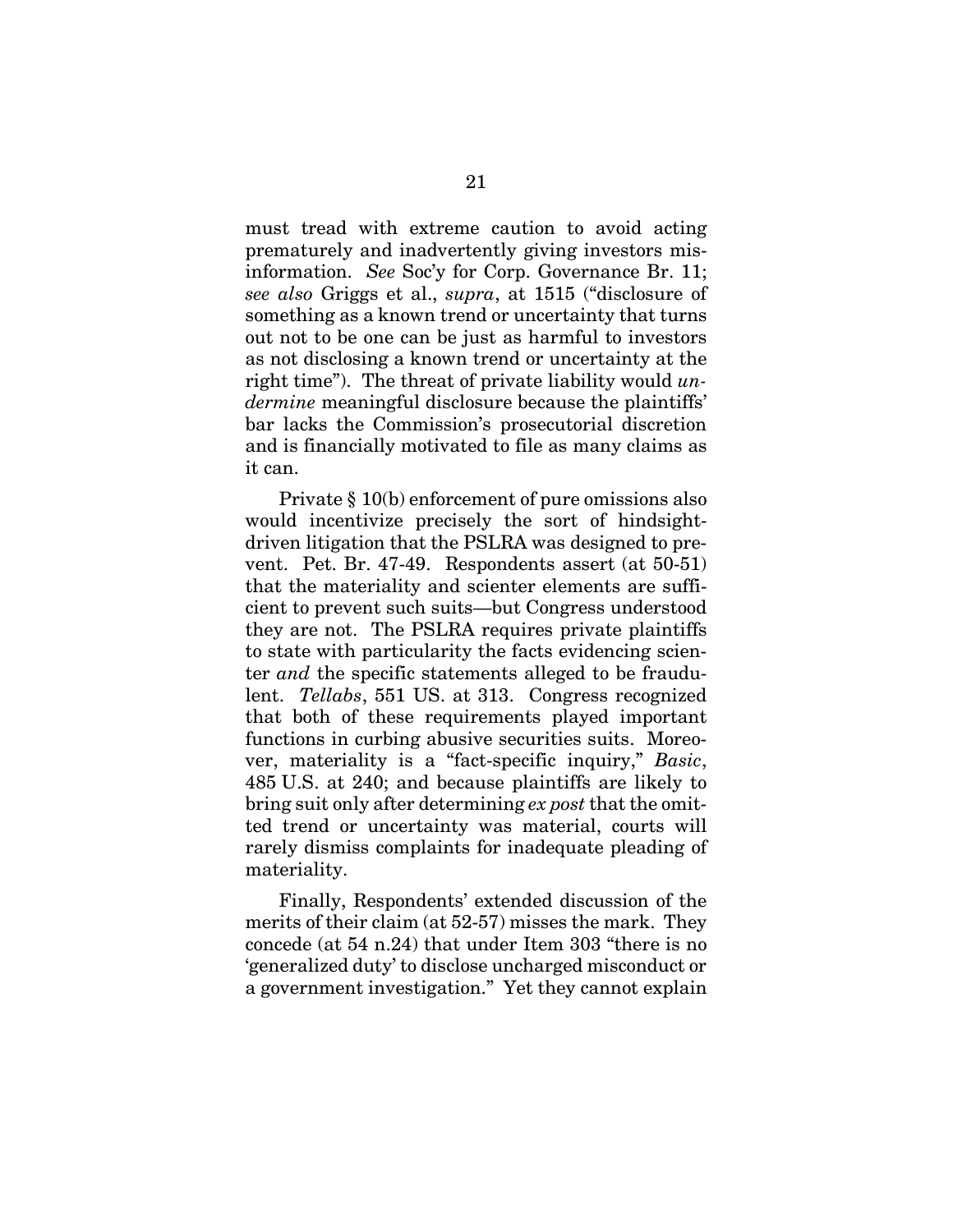why, in their view, disclosure would be required under Item 303 but *not* Item 103, the specific regulation devoted to disclosure of pending legal proceedings and government investigations. Nor do they have any meaningful response to the point that Petitioner was *not* required to disclose the CityTime investigation in the Item 103 section of the very 10-K at issue in this case. *See* Pet. Br. 51 (citing *In re Lions Gate Entm't Corp. Sec. Litig.*, 165 F. Supp. 3d 1, 12 (S.D.N.Y. 2016)). Indeed, they conceded this point by not even alleging an Item 103 violation below. Regardless, Item 103—like Item 303, and all the other line-items in Regulation S-K—is not enforceable by private investors in a § 10(b) class action.

By any measure, securities litigation is booming. No public company in the Nation is a stranger to it or the dangers it presents. This year alone, an astounding *one in ten* public companies "will get hit with a securities suit." Kevin LaCroix, *What to Watch Now in the World of D&O*, The D&O Diary (Sept. 4, 2017), http://bit.ly/2xAr0zs. The decision whether private plaintiffs need additional liability theories to bring still more securities-fraud class actions "is for Congress," not the courts. *Stoneridge*, 552 U.S. at 165. The Court should decline Respondents' invitation to introduce a new species of private liability into  $§$  10(b).

<span id="page-29-2"></span><span id="page-29-1"></span><span id="page-29-0"></span>\* \* \*